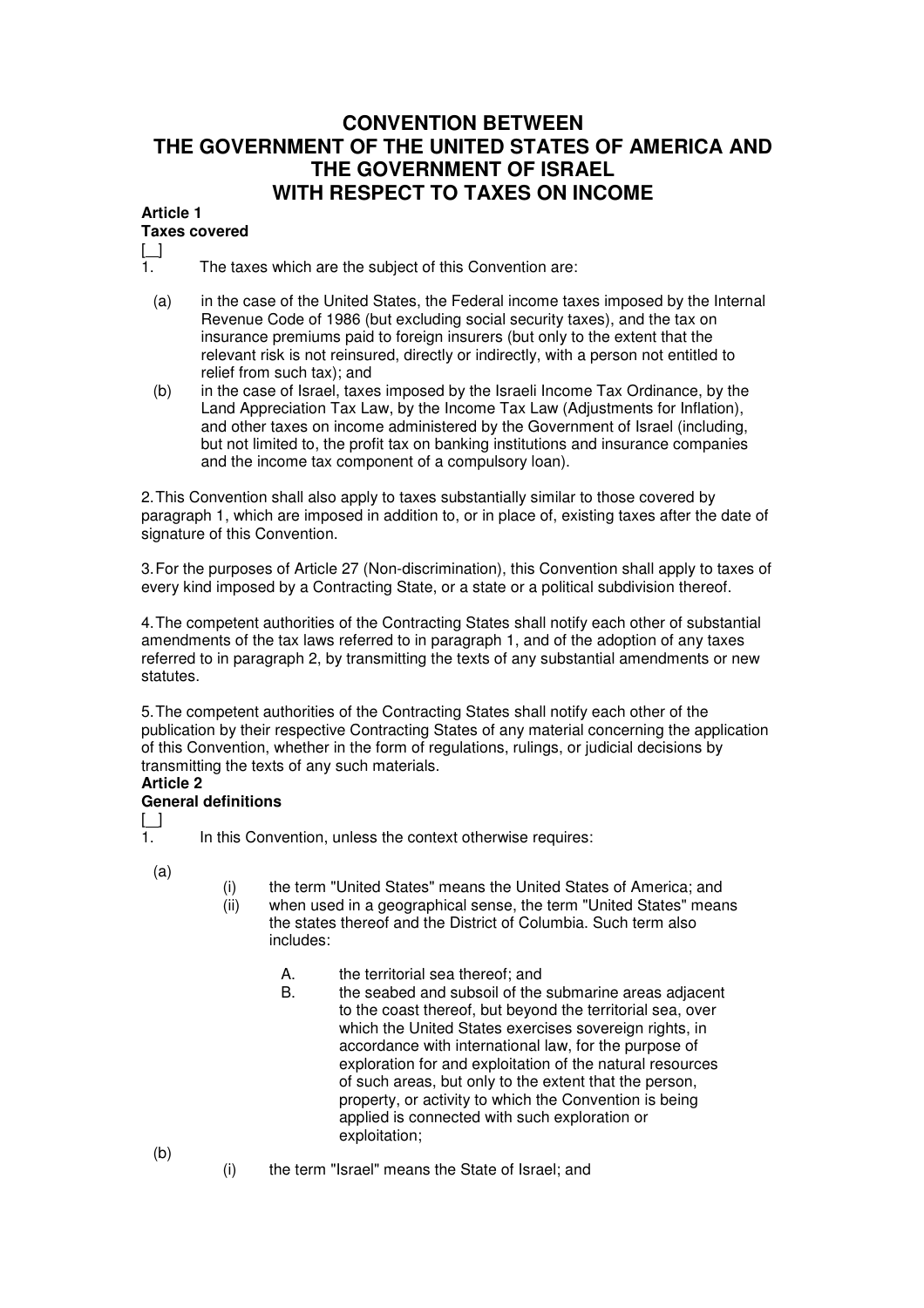- (ii) when used in a geographical sense, the term "Israel" includes:
	- A. the territorial sea thereof; and
	- B. the seabed and subsoil of the submarine areas adjacent to the coast thereof, but beyond the territorial sea, over which Israel exercises sovereign rights, in accordance with international law, for the purpose of exploration for and exploitation of the natural resources of such areas, but only to the extent that the person, property, or activity to which the Convention is being applied is connected with such exploration or exploitation;
- (c) the term "Contracting State" means the United States or Israel, as the context requires;
- (d) the term "State" means any national State, whether or not one of the Contracting States;
- (e) the term "person" includes an individual, a partnership, a corporation, an estate, or a trust;
- (f)
- (i) the term "United States corporation" means a corporation (or any unincorporated entity treated as a corporation for United States tax purposes) which is created or organized under the laws of the United States or any state thereof or the District of Columbia; and
- (ii) the term "Israeli corporation" means any body of persons taxed as a body of persons resident in Israel under the income tax ordinance;
- (g) the term "competent authority" means:
	- (i) in the case of the United States, the Secretary of the Treasury or his delegate; and
	- (ii) in the case of Israel, the Minister of Finance or his delegate;
- (h) the term "tax" means tax imposed by the United States or Israel, whichever is applicable, to which this Convention applies by virtue of Article 1 (Taxes covered);
- (i) the term "international traffic" means any voyage of a ship or aircraft operated by a resident of one of the Contracting States except where such voyage is confined solely to places within a Contracting State.

2.Any other term used in this Convention and not defined in this Convention shall, unless the context otherwise requires, have the meaning which it has under the laws of the Contracting State whose tax is being determined. Notwithstanding the preceding sentence, if the meaning of such a term under the laws of one of the Contracting States is different from the meaning of the term under the laws of the other Contracting State, or if the meaning of such a term is not readily determinable under the laws of one of the Contracting States, the competent authorities of the Contracting States may, in order to prevent double taxation or to further any other purpose of this Convention, establish a common meaning of the term for the purposes of this Convention.

#### **Article 3**

**Fiscal residence** 

 $\Box$ 

- 1. In this Convention:
- (a) the term "resident of Israel" means:
	- (i) an Israeli corporation; and
	- (ii) any other person (except a corporation or any entity treated under Israeli law as a corporation) resident in Israel for purposes of Israeli tax, but in the case of a partnership, estate, or trust only to the extent that the income derived by such partnership, estate or trust is subject to Israeli tax as the income of a resident either in the hands of the respective entity or of its partners or beneficiaries;
- (b) the term "resident of the United States" means: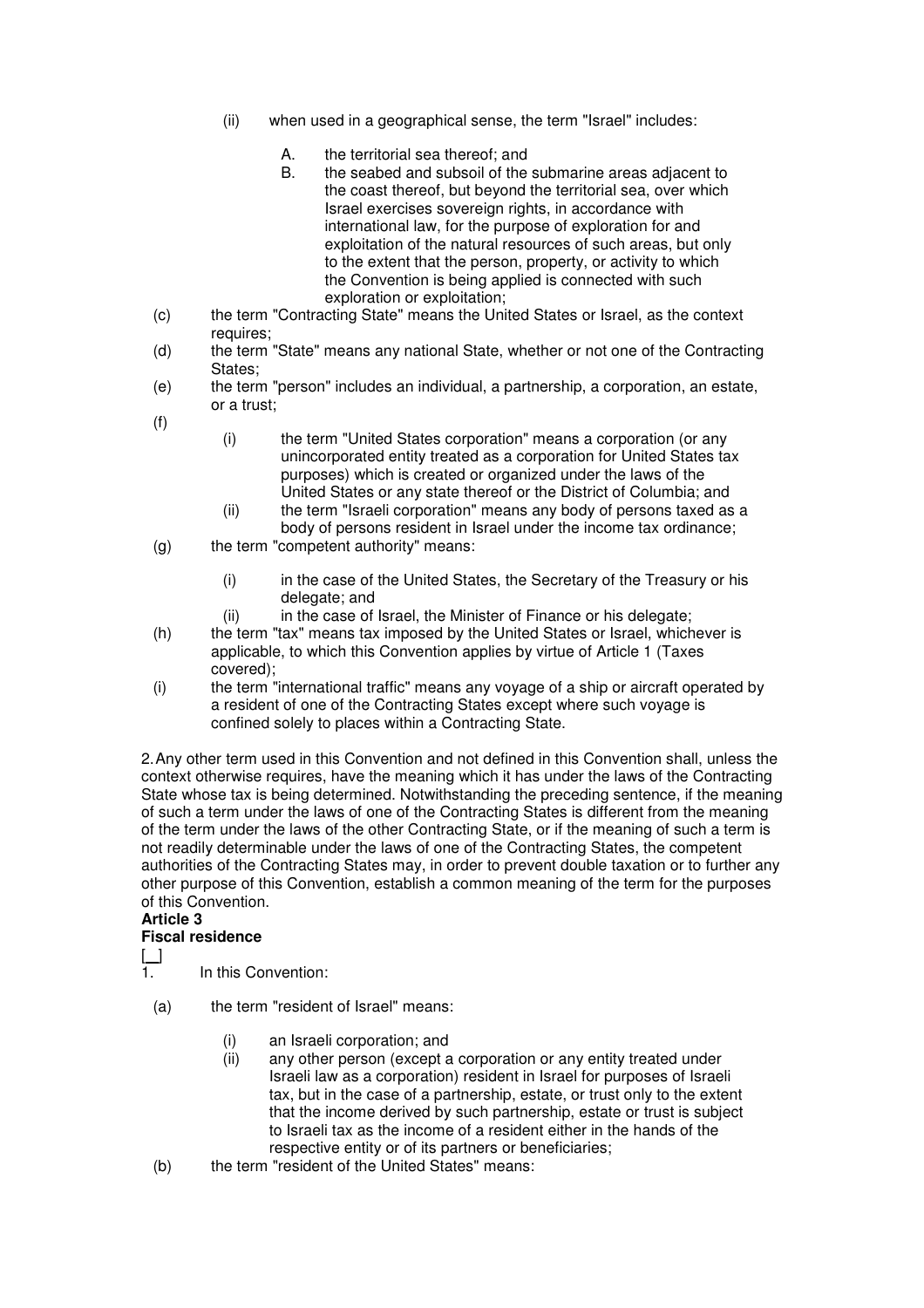- (i) a United States corporation; and
- (ii) any other person (except a corporation or any entity treated as a corporation for United States tax purposes) resident in the United States for purposes of United States tax, but in the case of a partnership, estate, or trust only to the extent that the income derived by such partnership, estate, or trust is subject to United States tax as the income of a resident either in the hands of the respective entity or of its partners or beneficiaries;
- (c) for purposes of subparagraph (b), a United States citizen or an alien admitted to the United States for permanent residence (a "green card" holder) who is not a resident of Israel under subparagraph (a), is a resident of the United States only if the individual has a substantial presence, permanent home or habitual abode in the United States. If such individual is a resident of Israel under subparagraph (a), he shall be considered a resident of both Contracting States and his residence for purposes of the Convention shall be determined under paragraph  $\mathcal{P}$

2.Where by reason of the provisions of paragraph 1 an individual is a resident of both Contracting States:

- (a) he shall be deemed to be a resident of that Contracting State in which he maintains his permanent home. If he has a permanent home in both Contracting States or in neither of the Contracting States, he shall be deemed to be a resident of that Contracting State with which his personal and economic relations are closest (center of vital interests). In the case of a person who is an "oleh" (as defined in Section 35 of the Israeli Income Tax Ordinance), his center of vital interests shall be deemed to be in Israel;
- (b) if the Contracting State in which he has his center of vital interests cannot be determined, he shall be deemed to be a resident of that Contracting State in which he has an habitual abode;
- (c) if he has an habitual abode in both Contracting States or in neither of the Contracting States, he shall be deemed to be a resident of the Contracting State of which he is a citizen; and
- (d) if he is a citizen of both Contracting States or of neither Contracting State, the competent authorities of the Contracting States shall settle the question by mutual agreement.

3.Where, by reason of the provisions of paragraph 1, a person other than an individual is a resident of both Contracting States, the competent authorities of the Contracting States shall endeavor to settle the question by mutual agreement and determine the mode of application of the Convention to such person. Until the competent authorities make such a determination, the person shall not be treated as a resident of either Contracting State except for purposes of Article 26 (Relief from double taxation), Article 27 (Non-discrimination) and Article 31 (Entry into force) and for purposes of payments by such person covered by paragraph 2 of Article 12 (Dividends), paragraph 2 and 3 of Article 13 (Interest) and paragraph 1(b) of Article 14 (Royalties).

# **Article 4**

### **Source of income**

For the purposes of this Convention:

1. Dividends shall be treated as income from sources within a Contracting State only if paid by a corporation of that Contracting State.

2.Interest shall be treated as income from sources within a Contracting State only if paid by such Contracting State, a political subdivision or a local authority thereof, or by a resident of that Contracting State. Notwithstanding the preceding sentence, if such interest is paid on an indebtedness incurred in connection with a permanent establishment which bears such interest, then such interest shall be deemed to be from sources within the State (whether or not a Contracting State) in which the permanent establishment is situated.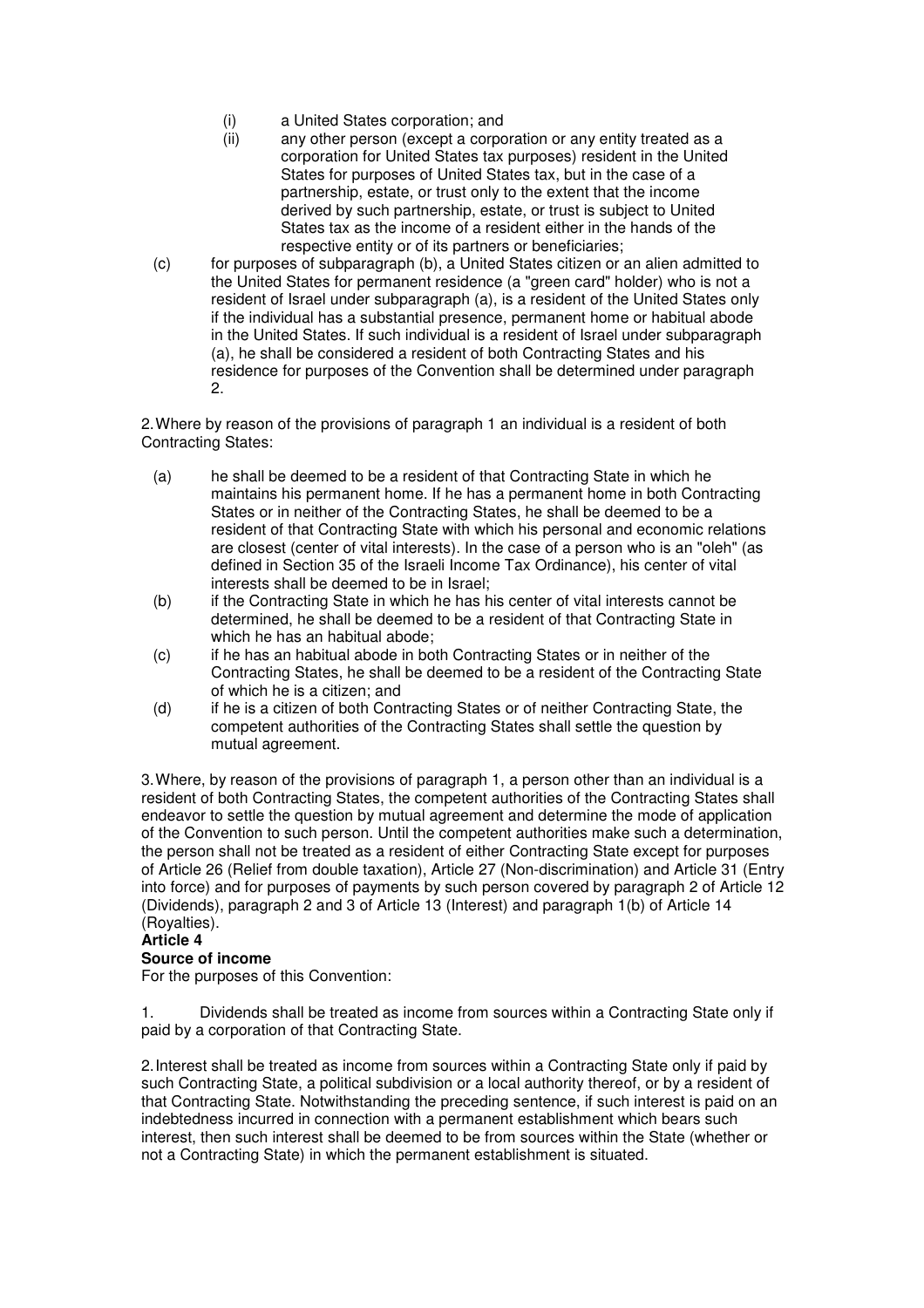3.Royalties described in paragraph 2 of Article 14 (Royalties) for the use of, or the right to use, property or rights described in such paragraph shall be treated as income from sources within a Contracting State only to the extent that such royalties are for the use of, or the right to use, such property or rights within that Contracting State.

4. Income and gains (including royalties) to which Article 7 (Income from real property) applies shall be treated as income from sources within a Contracting State only if the real property (or, in the case of property referred to in paragraph 3 of such Article 7, the underlying real property) is situated in that Contracting State.

5. Income from the rental of tangible personal (movable) property shall be treated as income from sources within a Contracting State only to the extent that such income is for the use of such property in that Contracting State.

6.Income from the purchase and sale, exchange, or other disposition of intangible or tangible personal property (other than gains described in paragraph 2 of Article 14 (Royalties)) shall be treated as income from sources within a Contracting State only if such sale, exchange, or other disposition is within that Contracting State. Notwithstanding the preceding sentence, gains derived by a resident of one Contracting State from the sale, exchange or other disposition of stock in a corporation of the other Contracting State to which paragraph 1(e) of Article 15 (Capital gains) applies shall be deemed to arise in that other State.

7.Income received by an individual for his performance of labor or personal services, whether as an employee or in an independent capacity, shall be treated as income from sources within a Contracting State only to the extent that such services are performed in that Contracting State. Income from personal services performed aboard ships or aircraft operated by a resident of one of the Contracting States in international traffic shall be treated as income from sources within that Contracting State if rendered by a member of the regular complement of the ship or aircraft. Notwithstanding the preceding provisions of this paragraph, remuneration described in Article 22 (Governmental functions) and payments described in Article 21 (Social security payments) paid:

- (a) from the public funds of a Contracting State or a political subdivision or local authority thereof;
- (b) by a corporation wholly owned by a Contracting State or a political subdivision or local authority thereof, which performs functions of a governmental nature; or
- (c) by any other body which is treated for tax purposes in the same manner as the Contracting State, a political subdivision or local authority thereof, pursuant to the laws of that State, which performs functions of a governmental nature,

shall be treated as income from sources within that Contracting State only.

8.Notwithstanding paragraphs 1 through 6, industrial or commercial profits which are attributable to a permanent establishment which the recipient, a resident of one of the Contracting States, has in the other Contracting State shall be treated as income from sources within that other Contracting State. Industrial or commercial profits attributable to such permanent establishment include any item of income described in paragraphs 1 through 6, to the extent provided in paragraph 6 of Article 8 (Business profits).

9.The source of any item of income to which paragraphs 1 through 8 are not applicable shall be determined by each of the Contracting States in accordance with its own law. Notwithstanding the preceding sentence, if the source of any item of income under the laws of one Contracting State is different from the source of such item of income under the laws of the other Contracting State or if the source of such income is not readily determinable under the laws of one of the Contracting States, the competent authorities of the Contracting States may, in order to prevent double taxation or further any other purpose of this Convention, establish a common source of the item of income for purposes of this Convention. **Article 5** 

#### **Permanent establishment**

 $\lceil$   $\rceil$ 

1. For the purpose of this Convention, the term "permanent establishment" means a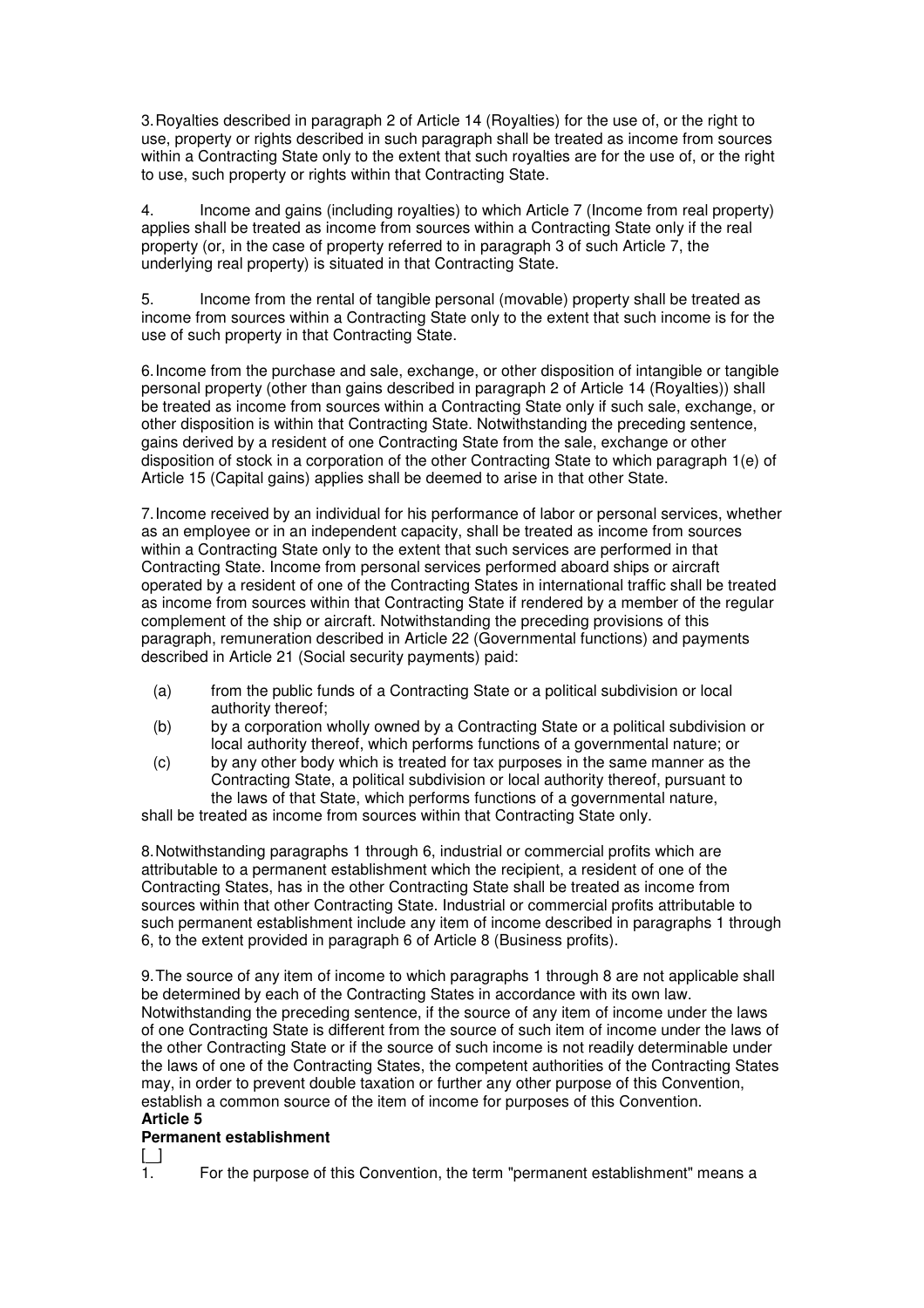fixed place of business through which a resident of one of the Contracting States engages in industrial or commercial activity.

- 2.The term "fixed place of business" includes but is not limited to:
	- (a) a branch;
	- (b) an office;
	- (c) a factory;
	- (d) a warehouse;
	- (e) a workshop;
	- $(f)$  a farm or plantation;<br>(g) a store or other sales
	- a store or other sales outlet:
	- (h) a mine, quarry, or other place of extraction of natural resources;
	- $(i)$  a building site, or construction or assembly project; or supervision activity connected therewith and conducted within the Contracting State where such site or project is located, where such site, project, or activity continues for a period of more than 6 months; and
	- (j) the maintenance of substantial equipment or machinery within a Contracting State for a period of more than 6 months.

3.Notwithstanding paragraphs 1 and 2, a permanent establishment shall not include a fixed place of business used only for one or more of the following:

- (a) the use of facilities for the purpose of storage, display, or delivery of goods or merchandise belonging to the resident;
- (b) the maintenance of a stock of goods or merchandise belonging to the resident for the purpose of storage, display, or delivery (other than goods or merchandise held for sale by such resident in a store or other sales outlet);
- (c) the maintenance of a stock of goods or merchandise belonging to the resident for the purpose of processing by another person;
- (d) the maintenance of a fixed place of business for the purpose of purchasing goods or merchandise, or for collecting information for the resident;
- (e) the maintenance of a fixed place of business for the purpose of advertising, for the supply of information, for scientific research, or for similar activities which have a preparatory or auxiliary character, for the resident;
- (f) a building site, or construction or assembly project, or supervision activity connected therewith, where such site, project, or activity continues fore a period of not more than 6 months; or
- (g) the maintenance of substantial equipment or machinery within a Contracting State for a period of not more than 6 months.

4. Even if a resident of one of the Contracting States does not have a permanent establishment in the other Contracting State under paragraphs 1, 2 and 3, nevertheless, such resident shall be deemed to have a permanent establishment in the other Contracting State if such resident sells in that Contracting State goods or merchandise which either:

- (i) were subjected to substantial processing in that Contracting State (whether or not purchased in that Contracting State); or
- (ii) were purchased in that Contracting State and not subjected to substantial processing outside that Contracting State.

5.A person acting in one of the Contracting States on behalf of a resident of the other Contracting State, other than an agent of an independent status to whom paragraph 6 applies, shall be deemed to constitute a permanent establishment in the first-mentioned Contracting State if such person has, and habitually exercises in the first-mentioned Contracting State, an authority to conclude contracts in the name of that resident, unless the activities of such person are limited to those mentioned in paragraph 3, which, if exercised through a fixed place of business, would not make this fixed place of business a permanent establishment under the provisions of that paragraph.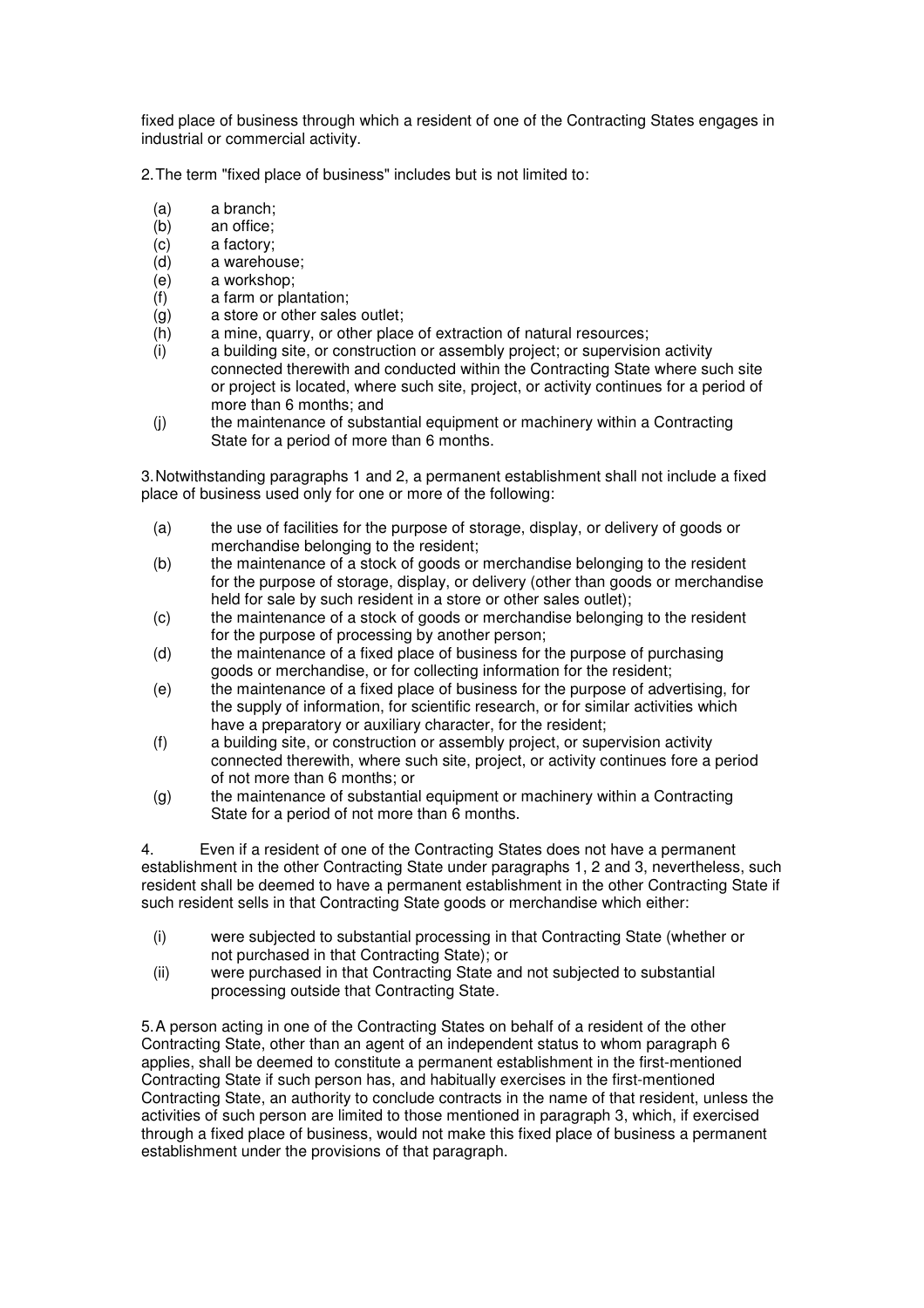6. A resident of one of the Contracting States shall not be deemed to have a permanent establishment in the other Contracting State merely because such resident engages in industrial or commercial activity in that other Contracting State through a broker, general commission agent, or any other agent of an independent status, where such broker or agent is acting in the ordinary course of his business.

7.A resident of one of the Contracting States shall not be deemed to have a permanent establishment in the other Contracting State merely because such resident sells at the termination of a trade fair or convention in such other Contracting State goods or merchandise which such resident displayed at such trade fair or convention.

8. In determining whether a resident of one Contracting State has a permanent establishment in the other Contracting State there shall not be taken into account the fact that such resident may be related to either a resident of the other Contracting State or to any other person who engages in business in that other Contracting State.

9.The principles set forth in paragraphs 1 through 8 shall be applied in determining for purposes of this Convention whether there is a permanent establishment in a State other than one of the Contracting States or whether a person other than a resident of one of the Contracting States has a permanent establishment in one of the Contracting States. **Article 6** 

#### **General rules of taxation**

 $\Box$ 

1. A resident of one of the Contracting States may be taxed by the other Contracting State on any income from sources within that other Contracting State and only on such income, subject to any limitations set forth in this Convention. For this purpose, the rules set forth in Article 4 (Source of income) shall be applied to determine the source of income.

2.The provisions of this Convention shall not be construed to restrict in any manner any exclusion, exemption, deduction, credit, or other allowance now or hereafter accorded:

- (a) by the laws of one of the Contracting States in the determination of the tax imposed by that Contracting State; or
- (b) by any other agreement between the Contracting States.

3.Notwithstanding any provisions of this Convention except paragraph 4, a Contracting State may tax its residents (as determined under Article 3 (Fiscal residence)) and its citizens as if this Convention had not come into effect. For this purpose, the term "citizen" shall include a former citizen whose loss of citizenship had as one of its principal purposes the avoidance of tax, but only for a period of 10 years following such loss. For the application of this provision to a resident of a Contracting State, the competent authorities shall consult together on the purposes of such loss of citizenship.

4.The provisions of paragraph 3 shall not affect:

- (a) the benefits conferred by a Contracting State under Articles 10 (Grants), 15A (Charitable contributions), paragraphs 2 and 3 of Article 20 (Private pensions and annuities), 21 (Social security payments), 26 (Relief from double taxation), 27 (Non-discrimination), and 28 (Mutual agreement procedure); and
- (b) the benefits conferred by a Contracting State under Articles 22 (Governmental functions), 23 (Teachers), 24 (Students and trainees), and 30 (Diplomatic and consular officers) upon individuals who are neither citizens of, nor have immigrant status in, that Contracting State.

5.The United States may impose its personal holding company tax and its accumulated earnings tax notwithstanding any provision of this Convention. However, an Israeli corporation shall be exempt from the United States personal holding company tax in any taxable year unless residents or citizens of the United States own, directly or indirectly, within the meaning of Section 544 of the Internal Revenue Code, 10 percent or more in value of the outstanding stock of the corporation at any time during the taxable year. An Israeli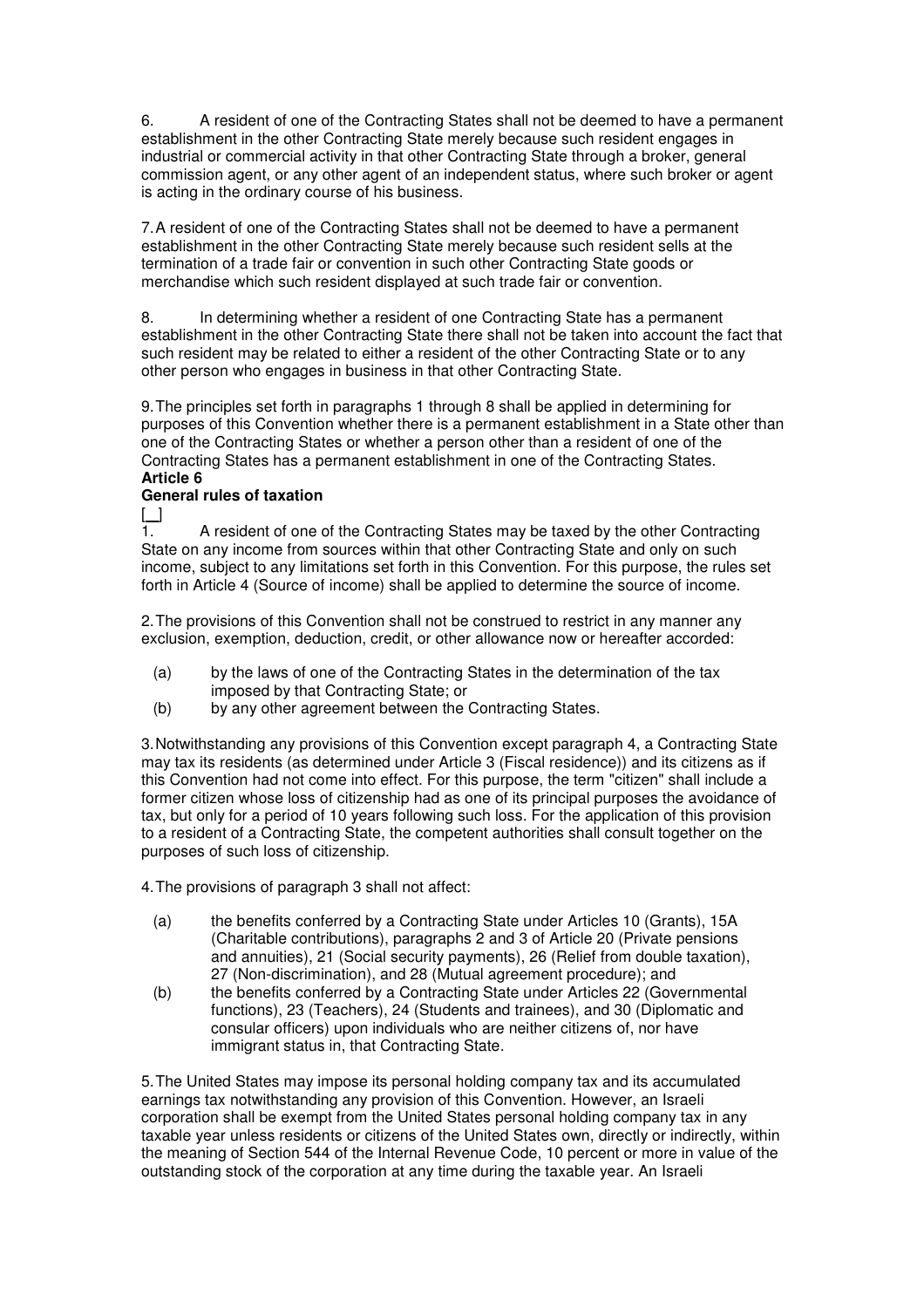corporation shall be exempt from the United States accumulated earnings tax in any taxable year unless at least 25 percent of the voting stock of such corporation is owned by citizens or residents of the United States.

6. Where under any provision of this Convention income arising in one of the Contracting States is relieved from tax in that Contracting State and, under the law in force in the other Contracting State a person, in respect of said income, is subject to tax by reference to the amount thereof which is remitted to or received in that other Contracting State, and not by reference to the full amount thereof, then the relief to be allowed under this Convention in the first-mentioned Contracting State shall apply only to so much of the income as is remitted to or received in the other Contracting State during the year such income accrues or during the first three months of the following year.

7.In applying paragraph 8 of Article 4 (Source of income), paragraphs 1 and 2 of Article 8 (Business profits), paragraph 5 of Article 12 (Dividends), paragraph 5 of Article 13 (Interest), paragraph 3 of Article 14 (Royalties) and subparagraph (c) of paragraph 1 of Article 15 (Capital gains) of the Convention, any income or gain attributable to a permanent establishment during its existence is taxable in the Contracting State where such permanent establishment is situated even if the receipt of the payments is deferred until such permanent establishment has ceased to exist.

8.The appropriate authority of either Contracting State may request consultations with the appropriate authority of the other Contracting State to determine whether amendment to the Convention is appropriate to respond to changes in the law or policy of either Contracting State. If these consultations determine that the effect of the Convention or its application have been unilaterally changed by reason of domestic legislation enacted by a Contracting State such that the balance of benefits provided by the Convention has been significantly altered, the authorities shall promptly endeavor to amend the Convention to restore an appropriate balance of benefits. In addition, if there are changes in treaty policy or the domestic law of a Contracting State which make it appropriate to amend the Convention, the authorities shall promptly consult to consider such amendments.

9.The competent authorities of the two Contracting States may each prescribe regulations necessary to carry out the provisions of this Convention.

#### **Article 7**

#### **Income from real property**

 $\Box$ 

1. Income from real property, including royalties and other payments in respect of the exploitation of natural resources and gains derived from the sale, exchange, or other disposition of such property or of the right giving rise to such royalties or other payments, may be taxed by the Contracting State in which such real property or natural resources are situated. For purposes of this Convention, interest on indebtedness secured by real property or secured by a right giving rise to royalties or other payments in respect of the exploitation of natural resources shall not be regarded as income from real property.

2.Paragraph 1 shall apply to income derived from the usufruct, direct use, letting, or use in any other form of real property.

- 3. (a) Gains derived by a resident of Israel from the alienation of a United States real property interest, or from the alienation of an interest in a partnership, trust or estate, to the extent attributable to a United States real property interest, may be taxed by the United States.
- (b) Gains derived by a resident of the United States from the alienation of a comparable interest in real property in Israel may be taxed by Israel. For this purpose, a "comparable interest in real property in Israel" includes rights in a legal entity, the disposition of which, under Israeli domestic law, is taxed as a disposition of rights in real property; rights in any other legal entity 50 percent or more of the market value of the assets of which consist directly or indirectly of immovable property situated in Israel; and rights in a partnership, trust or estate,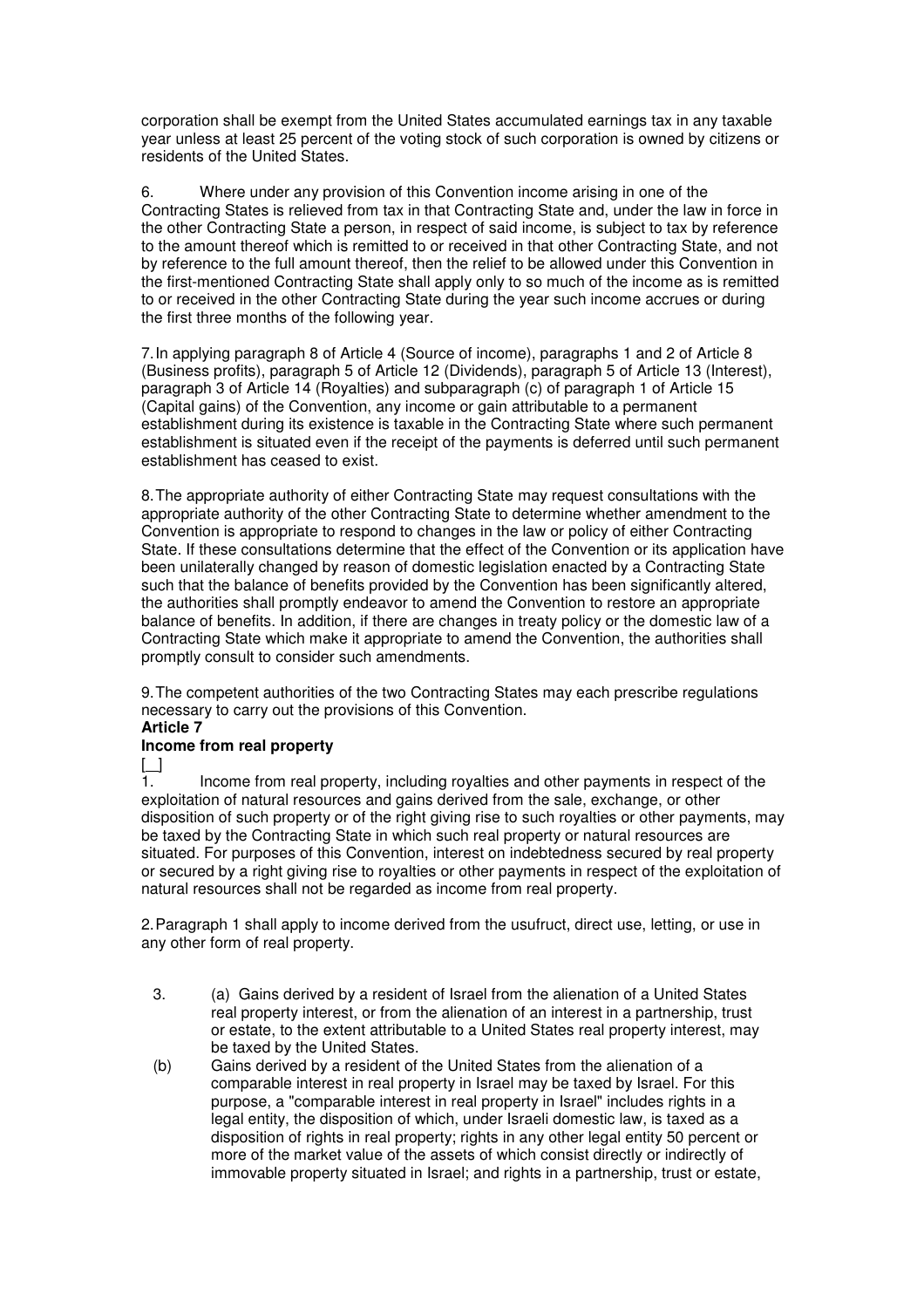to the extent that the gains from the disposition thereof are attributable to real property situated in Israel or to a comparable interest in real property in Israel.

#### **Article 8 Business profits**

 $\lfloor$  ]

1.Industrial or commercial profits of a resident of one of the Contracting States shall be exempt from tax by the other Contracting State unless the resident has a permanent establishment in that other Contracting State. If the resident has a permanent establishment in that other Contracting State, tax may be imposed by that other Contracting State on the industrial or commercial profits of the resident but only on so much of them as are attributable to the permanent establishment.

2. Where a resident of one of the Contracting States has a permanent establishment in the other Contracting State, there shall in each Contracting State be attributed to the permanent establishment the industrial or commercial profits which would reasonably be expected to have been derived by it if it were an independent entity engaged in the same or similar activities under the same or similar conditions and dealing wholly independently with the resident of which it is a permanent establishment.

3.In the determination of the industrial or commercial profits of a permanent establishment, there shall be allowed as deductions expenses which are reasonably connected with such profits, including executive and general administrative expenses, whether incurred in the Contracting State in which the permanent establishment is situated or elsewhere.

4.No profits shall be attributed to a permanent establishment of a resident of one of the Contracting States in the other Contracting State merely by reason of the purchase of goods or merchandise by that permanent establishment, or by the resident of which it is a permanent establishment, for the account of that resident.

5.For purposes of this Convention, the term "industrial or commercial profits" includes, but is not limited to, income derived from manufacturing, mercantile, banking, insurance, agricultural, fishing or mining activities, the operation of ships or aircraft, the furnishing of services, the rental of tangible personal (movable) property, but not the rental or licensing of motion picture films or films or tapes used for radio or television broadcasting. Such term does not include the performance of personal services by an individual either as an employee or in an independent capacity.

6.For purposes of paragraph 1, industrial or commercial profits which are attributable to a permanent establishment include income from dividends, interest, royalties described in paragraph 2 of Article 14 (Royalties), and capital gains and income derived from property and natural resources, but only if such income is effectively connected with the permanent establishment. To determine whether income is effectively connected with a permanent establishment, the factors taken into account shall include whether the rights or property giving rise to such income are used in or held for use in carrying on an activity giving rise to industrial or commercial profits through such permanent establishment and whether the activities carried on through such permanent establishment were a material factor in the realization of such income. For this purpose, due regard shall be given to whether or not such property or rights or such income were accounted for through such permanent establishment.

7.Where industrial or commercial profits include items of income which are dealt with separately in other articles of this Convention, the provisions of those articles shall, except as otherwise provided therein, supersede the provisions of this Article.

8. The United States tax on insurance premiums paid to foreign insurers shall not be imposed on insurance or reinsurance premiums which are the receipts of a business of insurance carried on by a resident of Israel whether or not that business is carried on through a permanent establishment in the United States (but only to the extent that the relevant risk is not reinsured, directly or indirectly, with a person not entitled to relief from such tax). **Article 9** 

**Shipping and air transport**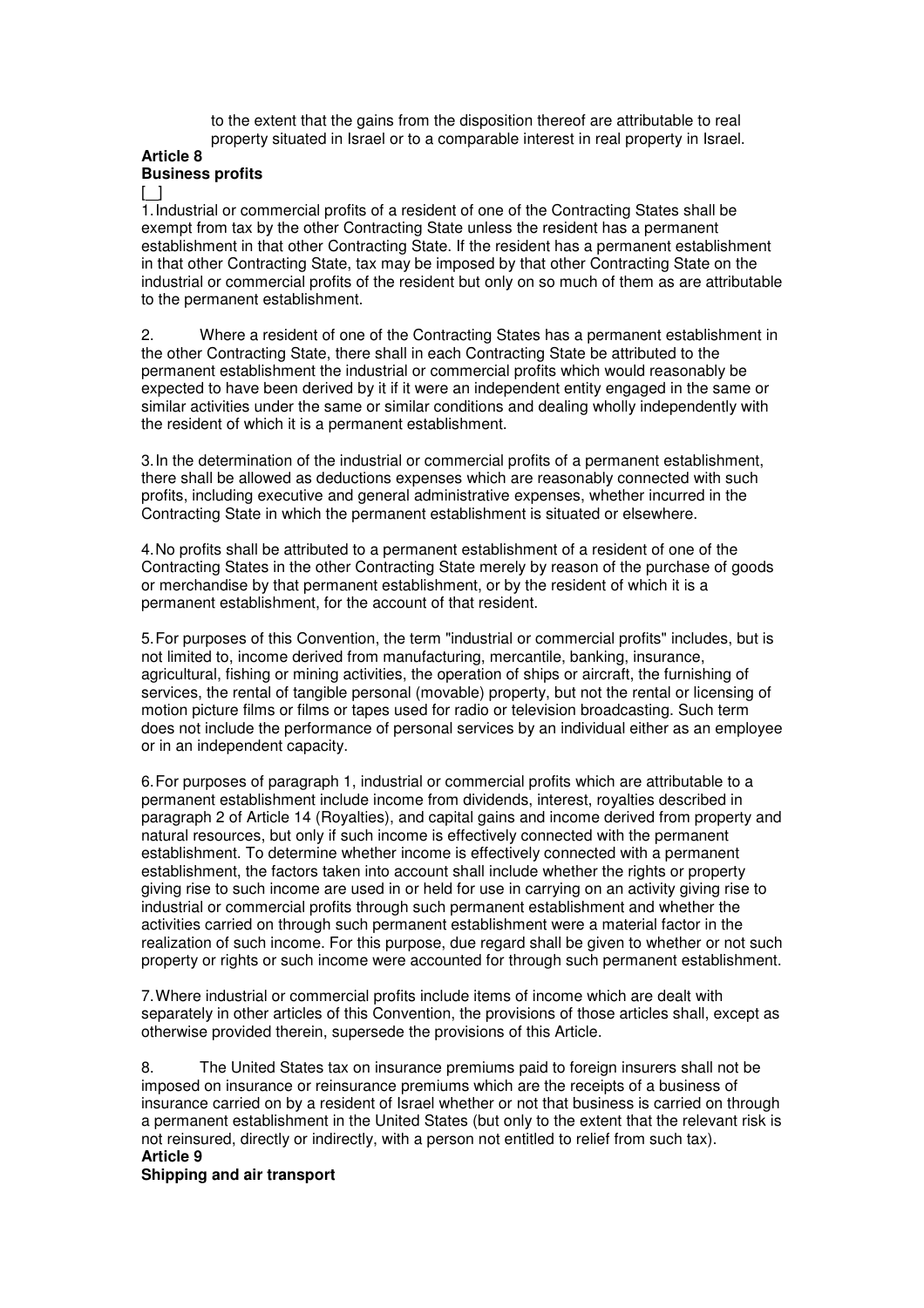$\overline{1}$ 

1.Notwithstanding Article 8 (Business profits) and Article 15 (Capital gains): Where a resident of a Contracting State derives income from the operation in international traffic of ships or aircraft, or gains from the sale, exchange, or other disposition of ships or aircraft used in international traffic by such resident, the other Contracting State shall exempt such income or gains from taxation.

2. For purposes of this Article, income derived from the operation in international traffic of ships or aircraft includes:

- (a) income derived form the rental of ships or aircraft operated in international traffic if such rental income is incidental to other income described in paragraph 1; and
- (b) income derived form the use, maintenance, and lease of:
	- (i) containers;
	- $(iii)$  trailers for the inland transport of containers; and  $(iii)$  other related equipment
	- other related equipment

in connection with the operation by the resident in international traffic of ships or aircraft described in paragraph 1.

#### **Article 10 Grants**

[ ]

1.For the purpose of computing United States tax, if Israel, a political subdivision thereof, or any agency of either makes a qualifying cash grant to a resident of the United States, the amount of such grant shall be included in the gross income of such resident, unless the resident elects to exclude it from gross income. If the resident elects to exclude it from gross income, then:

- (a) if the resident is a corporation the amount of such grant shall be treated as a contribution to its capital;
- (b) the resident shall be deemed to have contributed the amount of such grant to the Israeli corporation designated by the terms of the grant;
- (c) the resident's basis for the stock of the Israeli corporation shall not be increased by the amount deemed contributed under sub-paragraph (b); and
- (d) the basis of property of the Israeli corporation shall be reduced by the amount of the deemed contribution under sub-paragraph (b) in accordance with rules prescribed by the Secretary of the Treasury of the United States.

2.For purposes of paragraph 1, a qualifying cash grant is one approved by Israel for investment promotion in Israel, but shall not include any amount which in whole or part, directly or indirectly:

- (a) is in consideration for services rendered or to be rendered, or for the sale of goods;
- (b) is measured in any manner by the amount of profits or tax liability; or  $(c)$  is taxed by Israel.
- is taxed by Israel.

**Article 11** 

#### **Related persons**

 $\lceil$   $\rceil$ 

1. Where a person subject to the taxing jurisdiction of one of the Contracting States and any other person are related and where such related persons made arrangements or impose conditions between themselves which are different from those which would be made between independent persons, any income, deductions, credits, or allowances which would, but for those arrangements or conditions, have been taken into account in computing the income (or loss) of, or the tax payable by, one of such persons may be taken into account in computing the amount of the income subject to tax and the taxes payable by such person.

2.Where a redetermination has been made by one Contracting State to the income of one of its residents in accordance with paragraph 1, then the other Contracting State shall, if it agrees with such redetermination and if necessary to prevent double taxation, make a corresponding adjustment to the income of a person in such other Contracting State related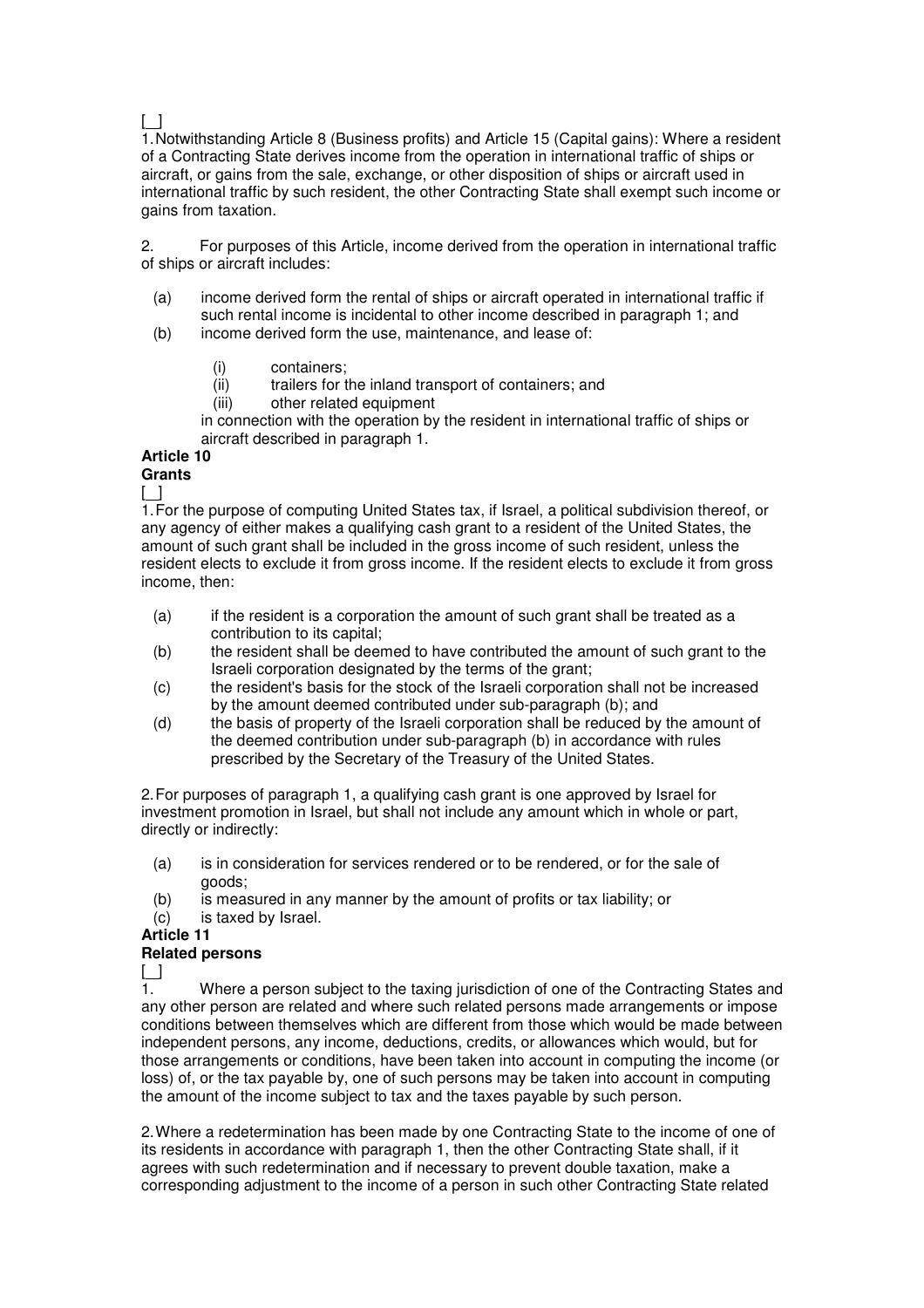to such resident. In the event the other Contracting State disagrees with such redetermination, the two Contracting States shall endeavor to reach agreement in accordance with the mutual agreement procedure in paragraph 2 of Article 28 (Mutual agreement procedure).

3. For purposes of this Convention, a person is related to another person if either person owns or controls directly or indirectly the other, or if any third person or persons own or control directly or indirectly both. For this purpose, the term "control" includes any kind of control, whether or not legally enforceable, and however exercised or exercisable. **Article 12** 

# **Dividends**

#### $\overline{ }$

1.Dividends derived from sources within one of the Contracting States by a resident of the other Contracting State may be taxed by both Contracting States.

2. The rate of tax imposed by one of the Contracting States on dividends derived from sources within that Contracting State by a resident of the other Contracting State shall not exceed:

- (a) 25 percent of the gross amount of the dividend paid; or
- (b) when a corporation of either Contracting State is the recipient of a dividend from a paying corporation of income derived during any period for which the paying corporation is not entitled to the reduced tax rate applicable to an approved enterprise under Israel's Encouragement of Capital Investments Law (1959), 12.5 percent of the gross amount of the dividend paid, but only if:
	- (i) during the part of the paying corporation's taxable year which precedes the date of payment of the dividend and during the whole of its prior taxable year (if any), at least 10 percent of the outstanding shares of the voting stock of the paying corporation was owned by the recipient corporation; and
	- (ii) not more than 25 percent of the gross income of the paying corporation for such prior taxable year (if any) consists of interest or dividends (other than interest derived from the conduct of banking, insurance, or financing business or interest received from subsidiary corporations, 50 percent or more of the outstanding shares of the voting stock of which is owned by the paying corporation at the time such dividends or interest is received);
- (c) when a corporation is the recipient of a dividend from a paying corporation of income derived during any period for which the paying corporation is entitled to the reduced tax rate applicable to an approved enterprise under Israel's Encouragement of Capital Investments Law (1959), 15 percent of the gross amount of the dividend paid, but only if the conditions of sub-paragraph (b)(i) and (ii) are met.
- 3. (a) In the United States, subparagraph (b) of paragraph 2 shall not apply in the case of dividends paid by a United States Regulated Investment Company or Real Estate Investment Trust. Subparagraph (a) shall apply in the case of dividends paid by a Regulated Investment Company. In the case of dividends paid by a Real Estate Investment Trust, subparagraph (a) of paragraph 2 shall apply if the beneficial owner of the dividends is an individual holding a less than 10 percent interest in the Real Estate Investment Trust; otherwise the rate of tax applicable under United States domestic law shall apply.
- (b) In Israel, paragraph 2 shall not apply to dividends paid by corporations the income of which is taxed in the manner described in sections 64 and 64A of the Israeli Income Tax Ordinance, or in a substantially similar manner. In such cases, the income shall be treated as if it were business profits from a permanent establishment taxable according to the rules of Article 8 (Business profits).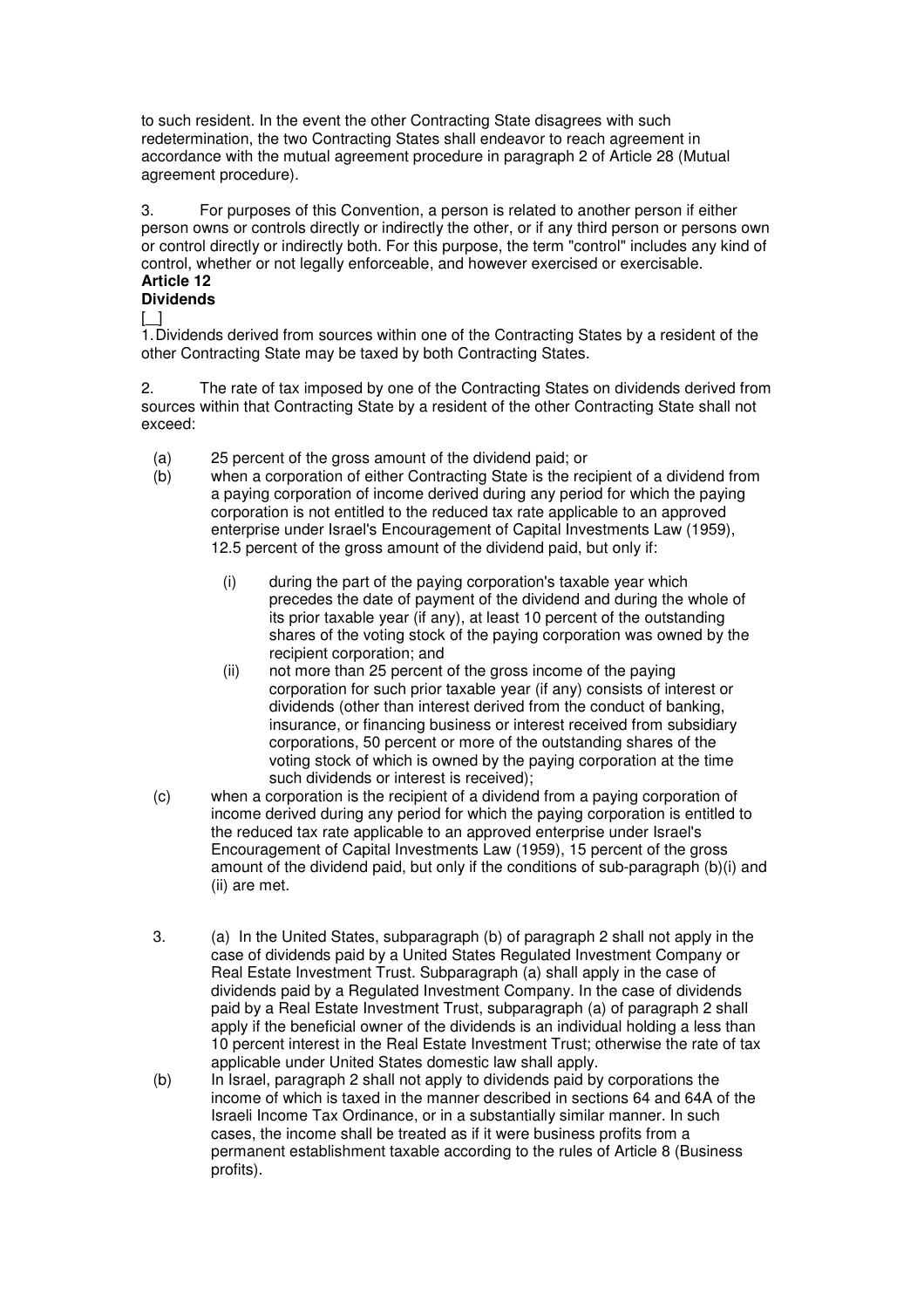4. Dividends paid by a corporation of one of the Contracting States to a person other than a resident of the other Contracting State (and in the case of dividends paid by an Israeli corporation, to a person other than a citizen of the United States) shall be exempt form tax by the other Contracting State.

5.Paragraphs 2 and 3, shall not apply if such dividends are treated, under paragraph 6 of Article 8 (Business profits), as industrial or commercial profits attributable to a permanent establishment which the recipient has in the other Contracting State. In such case, the provisions of Article 8 (Business profits) shall apply.

#### **Article 13 Interest**

1. Interest derived by a resident of one of the Contracting States from sources within the other Contracting State may be taxed by both Contracting States.

- 2. (a) Interest derived by a resident of one of the Contracting States from sources within the other Contracting State shall not be taxed by the other Contracting State at a rate in excess of 17.5 percent of the gross amount of such interest, except that, if the interest is derived from a loan of whatever kind granted by a bank, savings institution, or insurance company or the like, the interest shall not be taxed at an amount in excess of 10 percent of the gross amount of such interest.
- (b) A resident of a Contracting State may elect, in lieu of the tax that would be imposed under subparagraph (a), to be taxed on its interest income as if that income were industrial and commercial profits and were taxable under Article 8 (Business profits). The competent authorities of each Contracting State may adopt reasonable rules for the determination and reporting of taxable income. Each competent authority may also adopt procedures to ensure that a person deriving interest income provides such books and records as are necessary to determine the proper amount of the tax.

3. Notwithstanding paragraphs 1 and 2, interest beneficially derived by (a) one of the Contracting States, or by an instrumentality of that Contracting State, not subject to tax by that Contracting State on its income, or (b) a resident of such Contracting State with respect to debt obligations guaranteed or insured by that Contracting State or an instrumentality thereof, shall be exempt from tax by the other Contracting State.

4.Interest paid by a resident of one of the Contracting States to a person other than a resident of the other Contracting State (and in the case of interest paid by a resident of Israel, to a person other than a citizen of the United States) shall be exempt from tax by the other Contracting State unless such interest is treated as income from sources within the other Contracting State under paragraph 2 of Article 4 (Source of income).

5.Paragraphs 2, 3, and 4 shall not apply if the interest is treated, under paragraph 6 of Article 8 (Business profits), as industrial or commercial profits attributable to a permanent establishment which the recipient has in the other Contracting State. In such a case, the provisions of Article 8 (Business profits) shall apply.

6.Where an amount is paid to a related person and would be treated as interest but for the fact that it exceeds an amount which would have been paid to an unrelated person, the provisions of this Article shall apply only to so much of the amount as would have been paid to an unrelated person. In such a case the excess amount may be taxed by each Contracting State according to its own law, including the provisions of this Convention there applicable.

7. The term "interest" as used in this Convention means income from money lent and other income which under the taxation law of the Contracting State in which the income has its source is assimilated to income from money lent.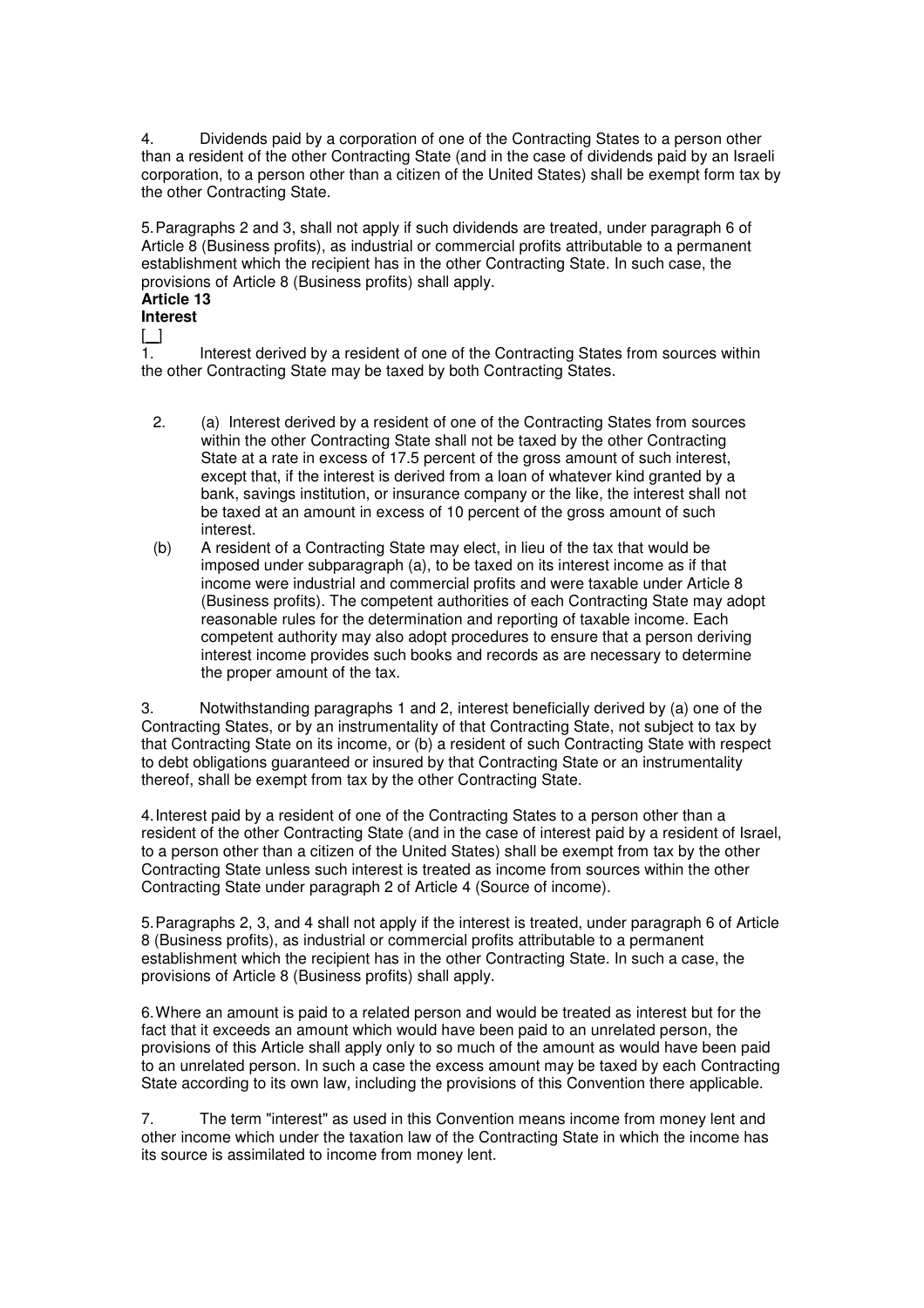8. The provisions of paragraphs 2 and 3 shall not apply to an excess inclusion with respect to a residual interest in a real estate mortgage investment conduit. **Article 14** 

#### **Royalties**

 $\lceil$   $\rceil$ 

1.Royalties derived by a resident of one of the Contracting States from sources within the other Contracting State:

- (a) may be taxed by both Contracting States; but
- (b) shall not be taxed by the other Contracting State at a rate in excess of 10 percent of the gross amount of a copyright or film royalty or at a rate in excess of 15 percent of the gross amount of an industrial royalty.
- 2. For purposes of this Article:
	- (a) copyright or film royalties are payments of any kind made as consideration for the use of, or the right to use, copyrights of literary, artistic, or scientific works, including copyrights of motion picture films or films or tapes used for radio or television broadcasting;
	- (b) industrial royalties are payments of any kind made as consideration for the use of, or the right to use, patents, designs, models, plans, secret processes or formulae, trademarks, or other like property or rights; and
	- (c) copyright or film royalties and industrial royalties include gains derived from the sale, exchange, or other disposition of any such property or rights to the extent that the amounts realized on such sale, exchange, or other disposition for consideration are contingent on the productivity, use, or disposition of such property or rights.

3. Paragraph 1(b) shall not apply if the royalty is treated, under paragraph 6 of Article 8 (Business profits), as industrial or commercial profits attributable to a permanent establishment which the recipient has in the other Contracting State. In such a case, the provisions of Article 8 (Business profits) shall apply.

4.Where an amount is paid to a related person and would be treated as a royalty but for the fact that it exceeds an amount which would have been paid to an unrelated person, the provisions of this Article shall apply only to so much of the amount as would have been paid to an unrelated person. In such a case, the excess amount may be taxed by each Contracting State according to its own law, including the provisions of this Convention where applicable. **Article 14A** 

# **Branch tax**

 $\Box$ 

1. A corporation which is a resident of a Contracting State may be subject in the other Contracting State to a tax in addition to the tax allowable under the other provisions of this Convention.

- 2. (a) In the case of the United States, such tax may be imposed only on:
	- (i) the 'dividend equivalent amount' of the profits of the corporation which are effectively connected (or treated as effectively connected) with the conduct of a trade or business in the United States and which are either attributable to a permanent establishment in the United States or are subject to tax in the United States under Article 7 (Income from real property) or Article 15 (Capital gains) of this Convention; and
	- (ii) the excess, if any, of interest deductible in the United States in computing the profits of the corporation that are subject to tax in the United States and are either attributable to a permanent establishment in the United States or are subject to tax in the United States under Article 7 (Income from real property) or Article 15 (Capital gains) of this Convention, over the interest paid by or from the permanent establishment or trade or business in the United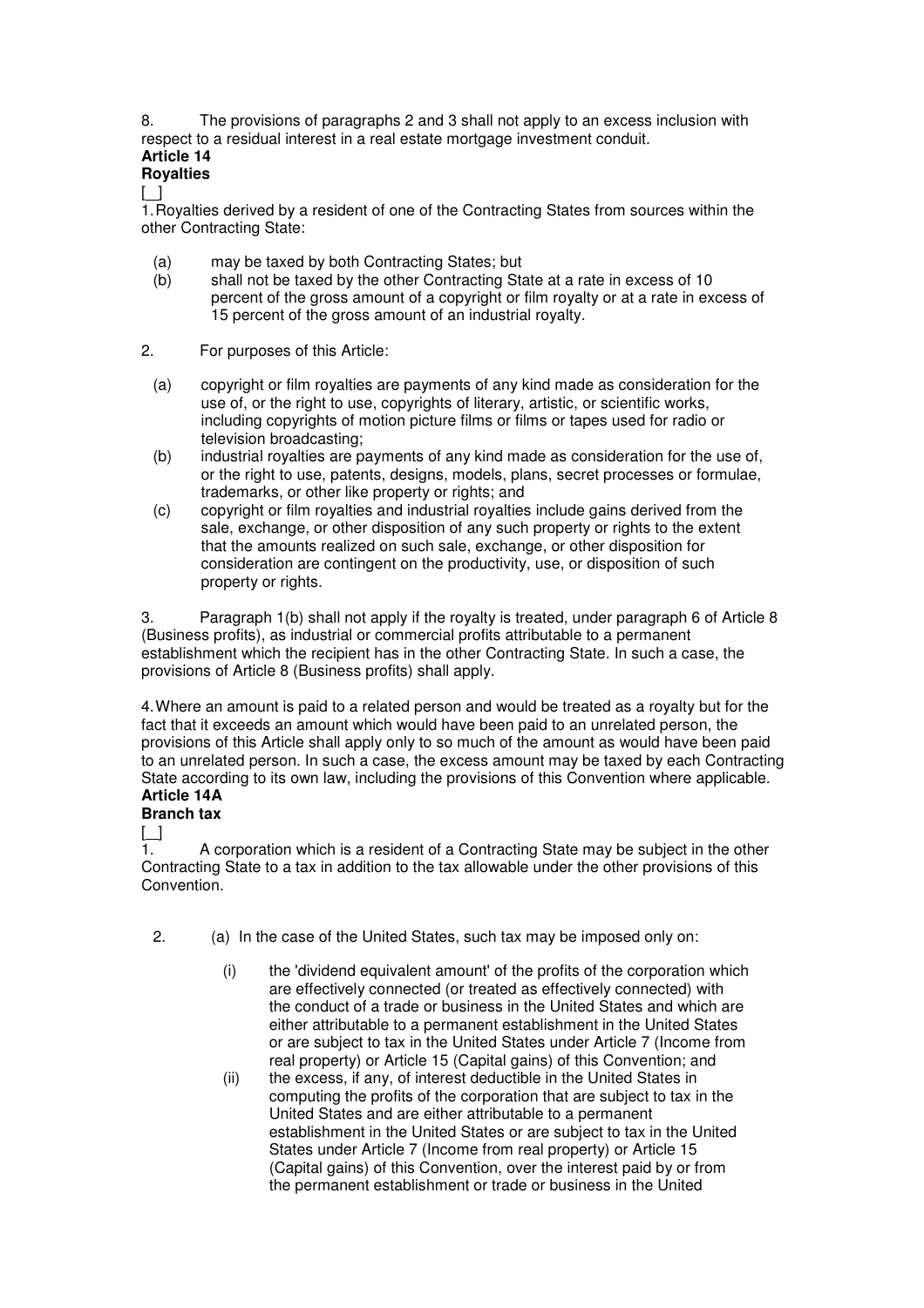States.

- (b) In the case of Israel, such tax may be imposed only on amounts sufficient to provide that a branch in Israel of a United States corporation (or a corporation of the United States otherwise taxable on net income in Israel) is taxed in a manner comparable to a similarly situated Israeli corporation and its United States shareholder.
- 3. (a) The taxes described in subparagraph  $(a)(i)$  of paragraph 2 shall not be imposed at a rate in excess of 12.5 percent.
- (b) The taxes described in subparagraph (a)(ii) of paragraph 2 shall not be imposed at a rate in excess of 5 percent.
- (c) The taxes described in subparagraph (b) of paragraph 2 shall not be imposed at rates in excess of the comparable rates imposed by the United States under subparagraphs (a) and (b) of this paragraph.

# **Article 15**

### **Capital gains**

[ ] 1. A resident of one of the Contracting States shall be exempt from tax by the other Contracting State on gains from the sale, exchange, or other disposition of capital assets unless --

- (a) the gain is subject to tax by that other Contracting State under the provisions of Article 7 (Income from real property);
- (b) the gain is from the sale, exchange or other disposition of property described in sub-paragraph (2)(c) of Article 14 (Royalties);
- (c) the gain is treated, under paragraph 6 of Article 8 (Business profits), as industrial or commercial profits attributable to a permanent establishment which the resident has in such other Contracting State;
- (d) the resident, being an individual, is present in the other Contracting State for a period or periods aggregating 183 days or more during the taxable year; or
- (e) the gain is derived by a resident of a Contracting State from the sale, exchange or other disposition of stock in a corporation of the other Contracting State, but only if the resident of the first-mentioned Contracting State owned either directly or indirectly at any time within the 12-month period preceding such sale, exchange or other disposition, stock possessing 10 percent or more of the voting power of the corporation.
- 2. For the purpose of subparagraph (e) of paragraph 1, if:
	- (a) the transferor and the transferee are companies resident in the same Contracting State;
	- (b) the transferor or the transferee owns, directly or indirectly, 80 percent or more of the voting rights and value of the other, or a company resident in the same Contracting State owns, directly or indirectly (through companies resident in the same Contracting State), 80 percent or more of the voting rights and value of both; and
	- (c) the transferee's basis in the asset (for purposes of determining gain on any subsequent disposition in the State in which it is resident) is determined, in whole or in part, by reference to the transferor's basis, then the amount of the gain taxable in that other Contracting State shall be limited to the value of cash or other property received by the transferor (not including stock in the transferee or another company resident in the first-mentioned Contracting State that owns directly or indirectly 80 percent or more of the voting rights and value of the transferee). This limitation on the amount of gain that may be taxed shall not apply if the Contracting State in which the transferor is resident subjects to tax a greater amount of gain; in such a case, the other Contracting State may tax the gain in accordance with its domestic law (applied consistently with this Convention). In all events, the other Contracting State may tax the gain in accordance with its domestic law (applied consistently with this Convention) at the time of any sale,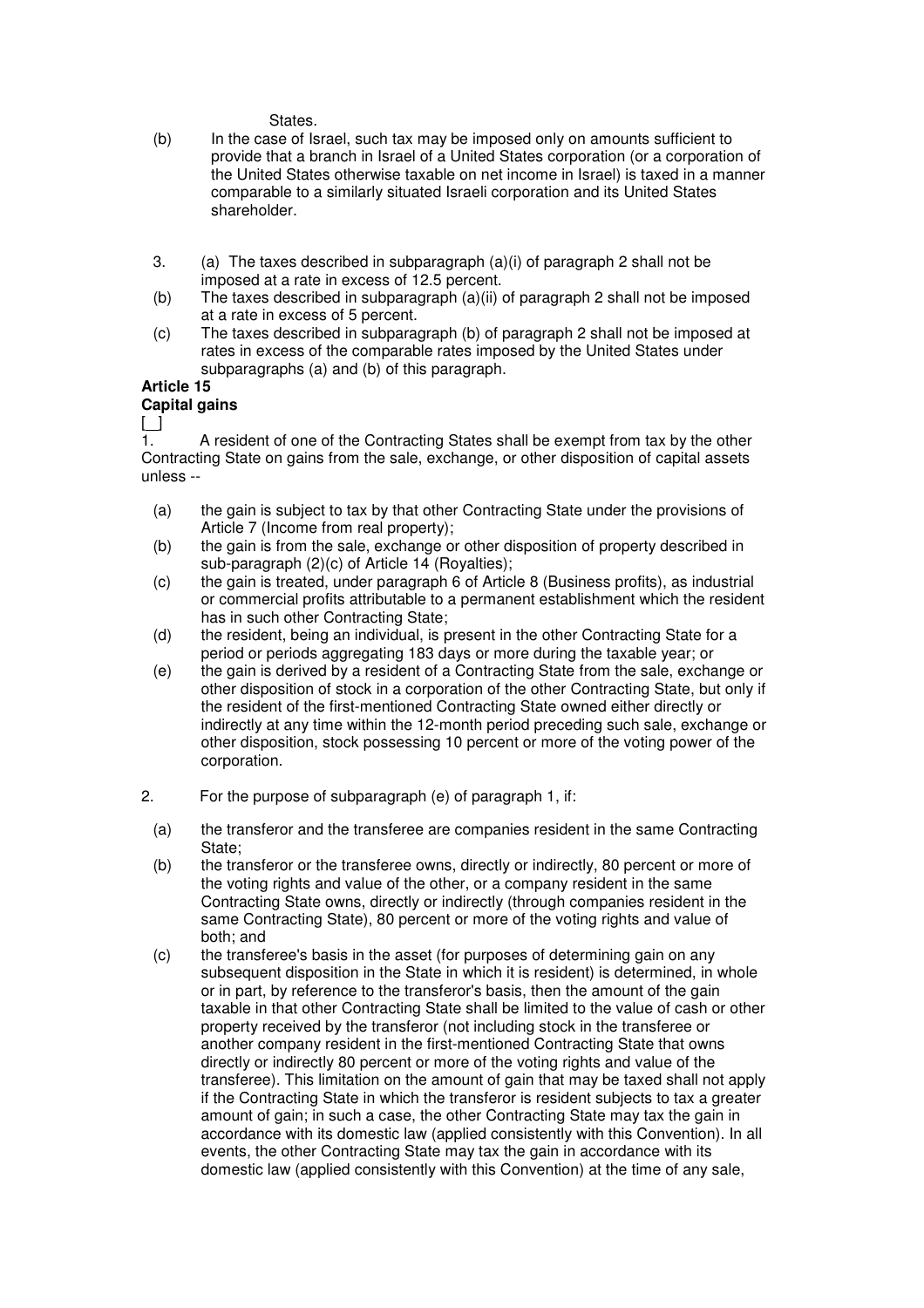exchange or other disposition not subject to limitations of this paragraph 2.

3.In the case of gains described in paragraph 1(a), the provisions of Article 7 (Income from real property) shall apply. In the case of gains described in paragraph (1)(b), the provisions of Article 14 (Royalties) shall apply. In the case of gains described in paragraph 1(c), the provisions of Article 8 (Business profits) shall apply.

### **Article 15A**

#### **Charitable contributions**

1. In the computation of taxable income of a citizen or a resident of the United States for any taxable year under the revenue laws of the United States, there shall be treated as a charitable contribution under such revenue laws contributions to any organization created or organized under the laws of Israel (and constituting a charitable organization for the purpose of the income tax laws of Israel) if and to the extent such contributions would have been treated as charitable contributions had such organization been created or organized under the laws of the United States; provided, however, that this paragraph shall not apply to contributions in any taxable year in excess of 25 percent of taxable income for such year (in the case of a corporation) or of adjusted gross income for such year (in the case of an individual) from sources in Israel.

2.In the computation of tax liability of a resident of Israel for any taxation year under the income tax laws of Israel, there shall be treated as charitable contributions eligible for credit or deduction, as the case may be, under such income tax laws, gifts to any organization constituting a charitable organization for the purpose of the revenue laws of the United States, if and to the extent such contributions would have been treated as charitable contributions had such organization been a charitable organization for the purpose of the income tax laws of Israel; provided, however, that this paragraph shall not apply to contributions in any taxation year in excess of 25 percent of taxable income for such year from sources in the United States.

#### **Article 16**

#### **Independent personal services**

 $\lceil$   $\rceil$ 

1. Income derived by an individual who is a resident of one of the Contracting States from the performance of personal services in an independent capacity may be taxed by that Contracting State. Except as provided in paragraph 2, such income shall be exempt from tax by the other Contracting State.

2.Income derived by an individual who is a resident of one of the Contracting States from the performance of personal services in an independent capacity in the other Contracting State may be taxed by that other Contracting State, if the individual is present in that other Contracting State for a period or periods aggregating 183 days or more in the taxable year. **Article 17** 

#### **Dependent personal services**

 $\Box$ 

1.Except as provided in Articles 22 (Governmental functions), 23 (Teachers), and 24 (Students and trainees), wages, salaries, and similar remuneration derived by an individual who is a resident of one of the Contracting States from labor or personal services performed as an employee, including income from services performed by an officer of a corporation or company, may be taxed by that Contracting State. Except as provided by paragraph 2 and in Articles 20 (Private pensions and annuities), 22 (Governmental functions), 23 (Teachers), and 24 (Students and trainees), such remuneration derived from sources within the other Contracting State may also be taxed by that other Contracting State.

2. Remuneration described in paragraph 1 derived by an individual who is a resident of one of the Contracting States shall be exempt from tax by the other Contracting State if:

- (a) he is present in that other Contracting State for a period or periods aggregating less than 183 days in the taxable year; and
- (b) he is an employee of a resident of, or of a permanent establishment maintained in, the first-mentioned Contracting State; and
- (c) the remuneration is not borne as such by a permanent establishment which the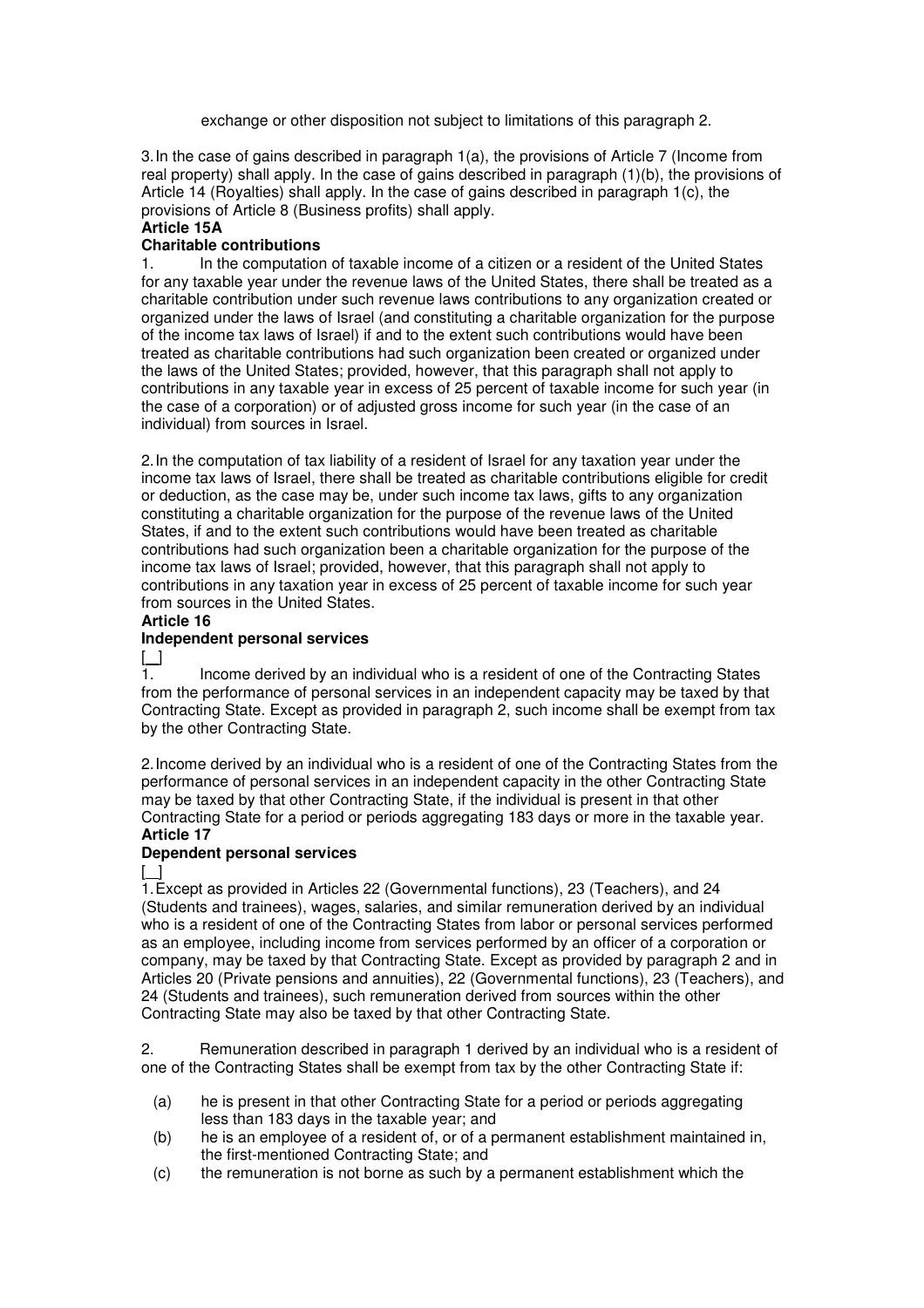employer has in that other Contracting State; and

(d) the remuneration is subject to tax in the first-mentioned Contracting State.

3.Notwithstanding paragraphs 1 and 2, remuneration derived by an employee of a resident of one of the Contracting States for labor or personal services performed as a member of the regular complement of a ship or aircraft operated in international traffic by a resident of that Contracting State may be taxed by that Contracting State. **Article 18** 

#### **Public entertainers**

[ ]

Notwithstanding Articles 16 (Independent personal services) and 17 (Dependent personal services), the income derived by an individual who is a resident of one Contracting State from his performance of personal services in the other Contracting State as a public entertainer, such as a theatre, motion picture, radio or television artist, a musician, or an athlete, may be taxed by the other Contracting State, but only if the gross amount of such income exceeds 400 United States dollars or its equivalent in Israeli pounds for each day such person is present in the other Contracting State for the purpose of performing such services therein. **Article 19** 

# **Amounts received for furnishing personal services of others**

[\_]<br>1. Amounts received by a resident of one of the Contracting States in consideration of furnishing in the other Contracting State the personal services of one or more other persons, including a public entertainer referred to in Article 18 (Public entertainers), shall not constitute industrial or commercial profits under Article 8 (Business profits) to the extent that:

(a)

- (i) the person for whom the services were furnished designated the person or persons who would render the services, whether or not he had the legal right to do so and whether or not the designation was made formally;
	- (ii) the person for whom the services were furnished had the right to designate the person or persons who would render the services; or
	- (iii) by reason of the facts and circumstances the arrangement for personal services had the effect of designating the person or persons who would render the services; and
- (b) the resident of the first-mentioned Contracting State directly or indirectly pays compensation for such services to any person, other than another resident of the first-mentioned Contracting State or of that other Contracting State who is subject to tax on such compensation.

2. Paragraph 1 shall not apply to any amount received if it is established to the satisfaction of the competent authority of that other Contracting State with respect to such amount that neither the creation nor organization of the resident of the first-mentioned Contracting State (where such resident is a corporation or other entity) nor the furnishing of the services through such resident has the effect of a substantial reduction of income, war profits, excess profits, or similar taxes.

#### **Article 20**

#### **Private pensions and annuities**

 $\Box$ 

1.Except as provided in Article 22 (Governmental functions), pensions and other similar remuneration paid to an individual shall be taxable only in the Contracting State of which he is a resident.

2.Alimony and annuities paid to an individual who is a resident of one of the Contracting States shall be taxable only in that Contracting State.

3. Child support payments made by an individual who is a resident of one of the Contracting States to an individual who is a resident of the other Contracting State shall be exempt from tax in that other Contracting State.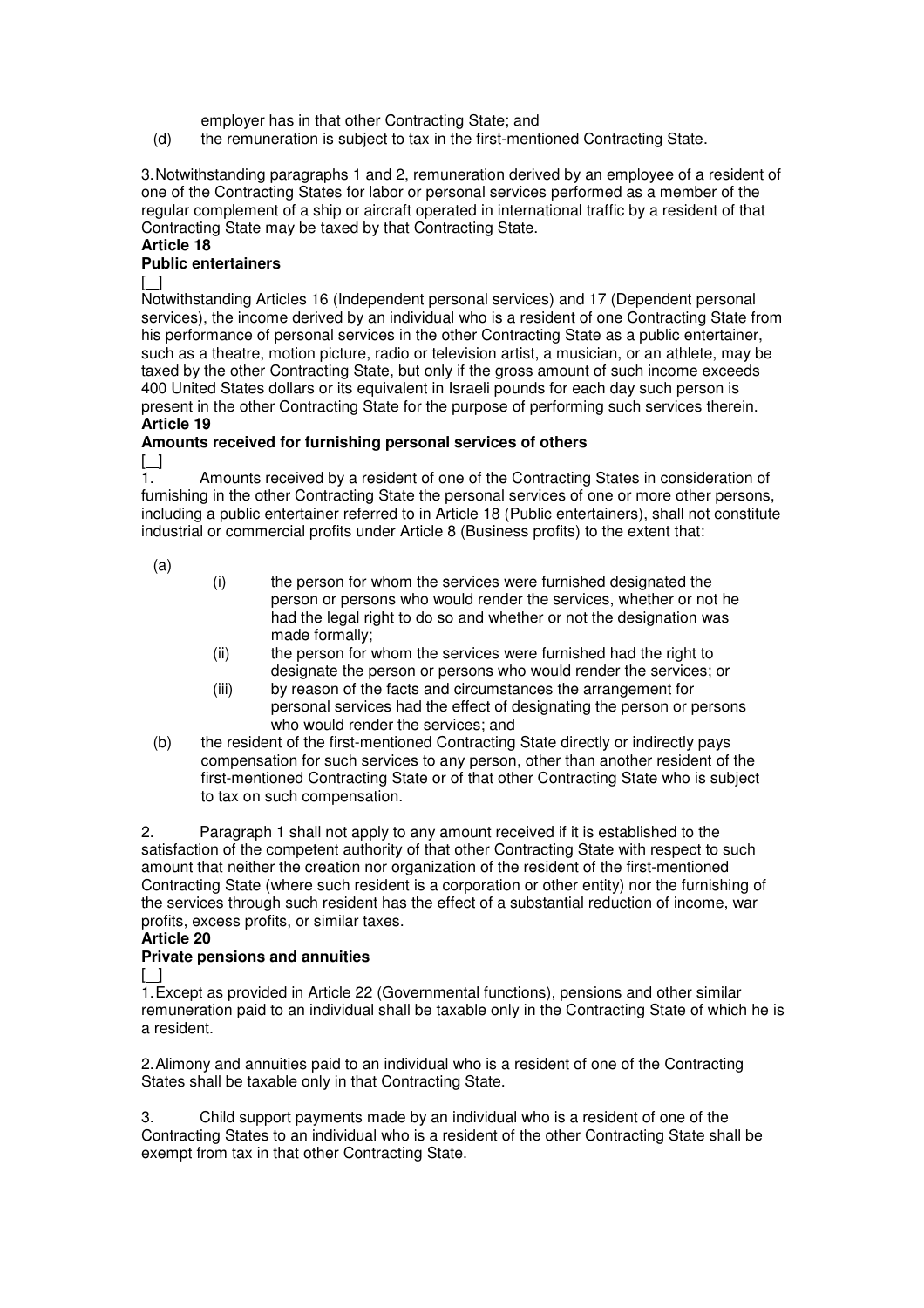4.The term "pensions and other similar remuneration", as used in this Article, means periodic payments other than social security payments covered in Article 21 (Social security payments) made (a) by reason of retirement or death and in consideration for services rendered, (b) by way of compensation for injuries or sickness received in connection with past employment, or (c) by reason of payments made under a plan benefiting self-employed individuals all or some of the contributions to which qualify for special tax treatment.

5.The term "annuities", as used in this Article, means a stated sum paid periodically at stated times during life, or during a specified number of years, under an obligation to make the payments in return for adequate and full consideration (other than services rendered).

6. The term "alimony", as used in this Article, means periodic payments made pursuant to a written separation agreement or a decree of divorce, separate maintenance, or compulsory support which payments are taxable to the recipient under the internal laws of the Contracting State of which he is a resident.

7.The term "child support payments", as used in this Article, means periodic payments for the support of a minor child made pursuant to a written separation agreement or a decree of divorce, separate maintenance, or compulsory support.

#### **Article 21**

#### **Social security payments**

 $\lceil$   $\rceil$ 

Social security payments and other public pensions paid by one of the Contracting States to an individual who is a resident of the other Contracting State shall be exempt from tax in both Contracting States. This Article shall not apply to payments described in Article 22 (Governmental functions).

#### **Article 22**

#### **Governmental functions**

 $\Box$ 

1. Wages, salaries, and similar remuneration, including pensions, annuities, or similar benefits, paid from public funds of one of the Contracting States:

- (a) to a citizen of that Contracting State; or
- $(b)$  to a citizen of a State other than a Contracting State who comes to the other Contracting State expressly for the purpose of being employed by the firstmentioned Contracting State for labor or personal services performed as an employee of the national Government of that Contracting State, or any agency thereof, in the discharge of functions of a governmental nature

shall be exempt from tax by the other Contracting State.

2.For the purposes of this Article, the term "public funds of one of the Contracting States" shall be deemed to mean the funds of:

- (a) a Contracting State or a political subdivision or local authority thereof;
- (b) a corporation wholly owned by a Contracting State or a political subdivision or local authority thereof, which performs functions of a governmental nature; or
- (c) any other body which is treated for tax purposes in the same manner as the Contracting State, a political subdivision or local authority thereof, pursuant to the laws of that State, which performs functions of a governmental nature.

3. For the purposes of this Article, employment by a Contracting State shall be deemed to include employment by any entity enumerated in subparagraphs (a), (b) or (c) in paragraph 2.

# **Article 23**

#### **Teachers**

 $\Box$ 

1. Where a resident of one of the Contracting States is invited by the Government of the other Contracting State, a political subdivision, or a local authority thereof, or by a university or other recognized educational institution in that other Contracting State to come to that other Contracting State for a period not expected to exceed 2 years for the purpose of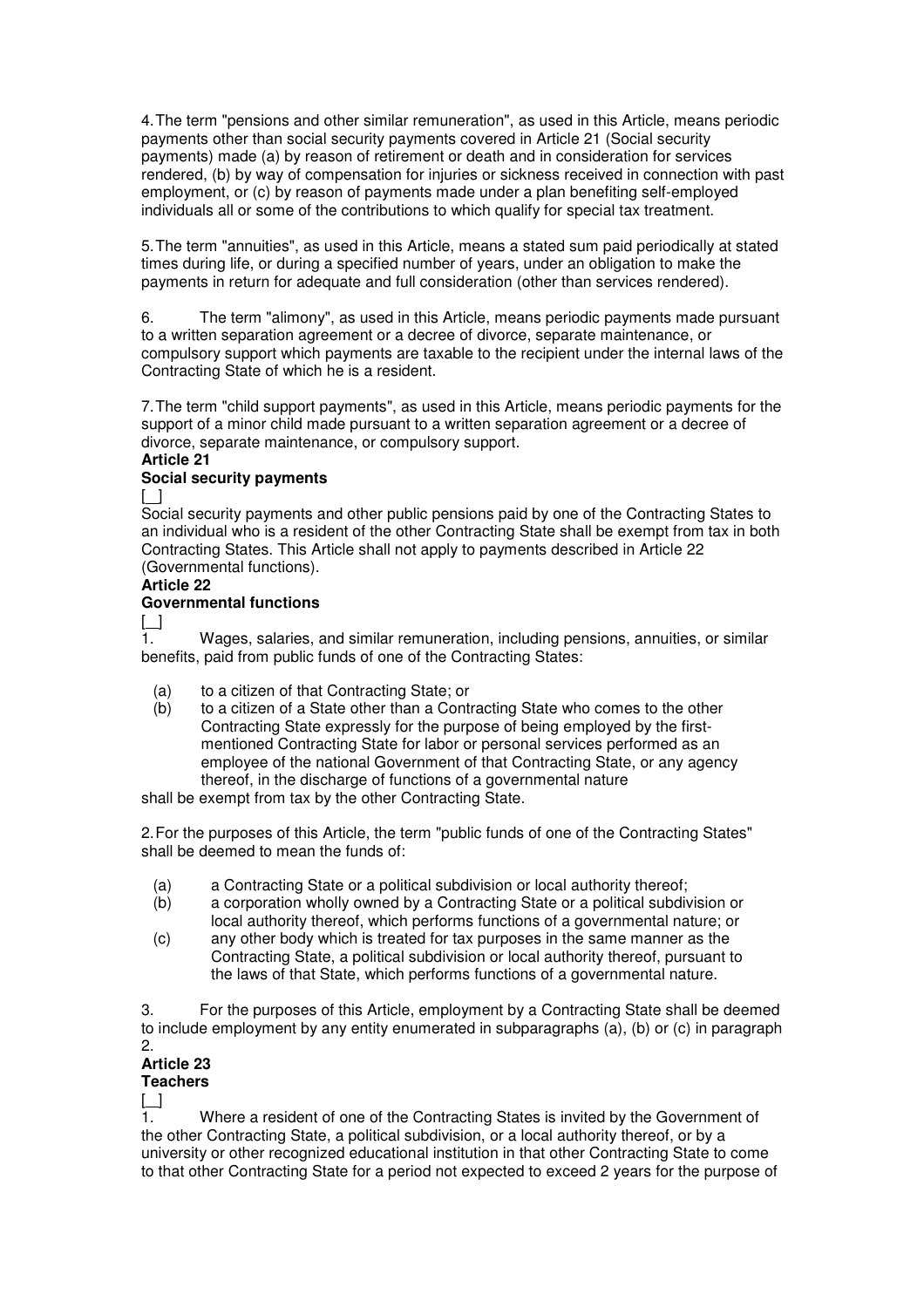teaching or engaging in research, or both, at a university or other recognized educational institution and such resident comes to that other Contracting State primarily for such purpose, his income from personal services for teaching or research at such university or educational institution shall be exempt from tax by that other Contracting State for a period not exceeding 2 years from the date of his arrival in that other Contracting State.

2. This Article shall not apply to income from research if such research is undertaken not in the public interest but primarily for the private benefit of a specific person or persons. **Article 24** 

#### **Students and trainees**

[ ]

- 1. (a) An individual who is a resident of one of the Contracting States at the time he becomes temporarily present in the other Contracting State and who is temporarily present in that other Contracting State for the primary purpose of:
	- (i) studying at a university or other recognized educational institution in that other Contracting State; or
	- (ii) securing training required to qualify him to practice a profession or professional specialty; or
	- (iii) studying or doing research as a recipient of a grant, allowance, or award from a governmental, religious, charitable, scientific, literary, or educational organization;

shall be exempt from tax by that other Contracting State with respect to amounts described in subparagraph (b) for a period not exceeding 5 taxable years from the date of his arrival in that other Contracting State;

- (b) the amounts referred to in subparagraph (a) are:
	- (i) gifts from abroad for the purpose of his maintenance, education, study, research, or training;
	- (ii) the grant, allowance, or award; and
	- (iii) income from personal services performed in that other Contracting State in an amount not in excess of 3,000 United States dollars or its equivalent in Israeli pounds for any taxable year.

2. An individual who is a resident of one of the Contracting States at the time he becomes temporarily present in the other Contracting State and who is temporarily present in that other Contracting State as an employee of, or under contract with, a resident of the firstmentioned Contracting State, for the primary purpose of:

- (a) acquiring technical, professional, or business experience from a person other than that resident of the first-mentioned Contracting State or other than a person related to such resident; or
- (b) studying at a university or other recognized educational institution in that other Contracting State,

shall be exempt from tax by that other Contracting State for a period not exceeding 12 consecutive months with respect to his income from personal services in an aggregate amount not in excess of 7,500 United States dollars or its equivalent in Israeli pounds.

3. An individual who is a resident of one of the Contracting States at the time he becomes temporarily present in the other Contracting State and who is temporarily present in that other Contracting State for a period not exceeding 1 year, as a participant in a program sponsored by the Government of that other Contracting State, for the primary purpose of training, research, or study, shall be exempt from tax by that other Contracting State with respect to his income from personal services in respect of such training, research, or study performed in that other Contracting State in an aggregate amount not in excess of 10,000 United States dollars or its equivalent in Israeli pounds.

4. The benefits provided under Article 23 (Teachers) and paragraph 1 of this Article shall, when taken together, extend only for such period of time, not to exceed 5 taxable years from the date of arrival of the individual claiming such benefits, as may reasonably or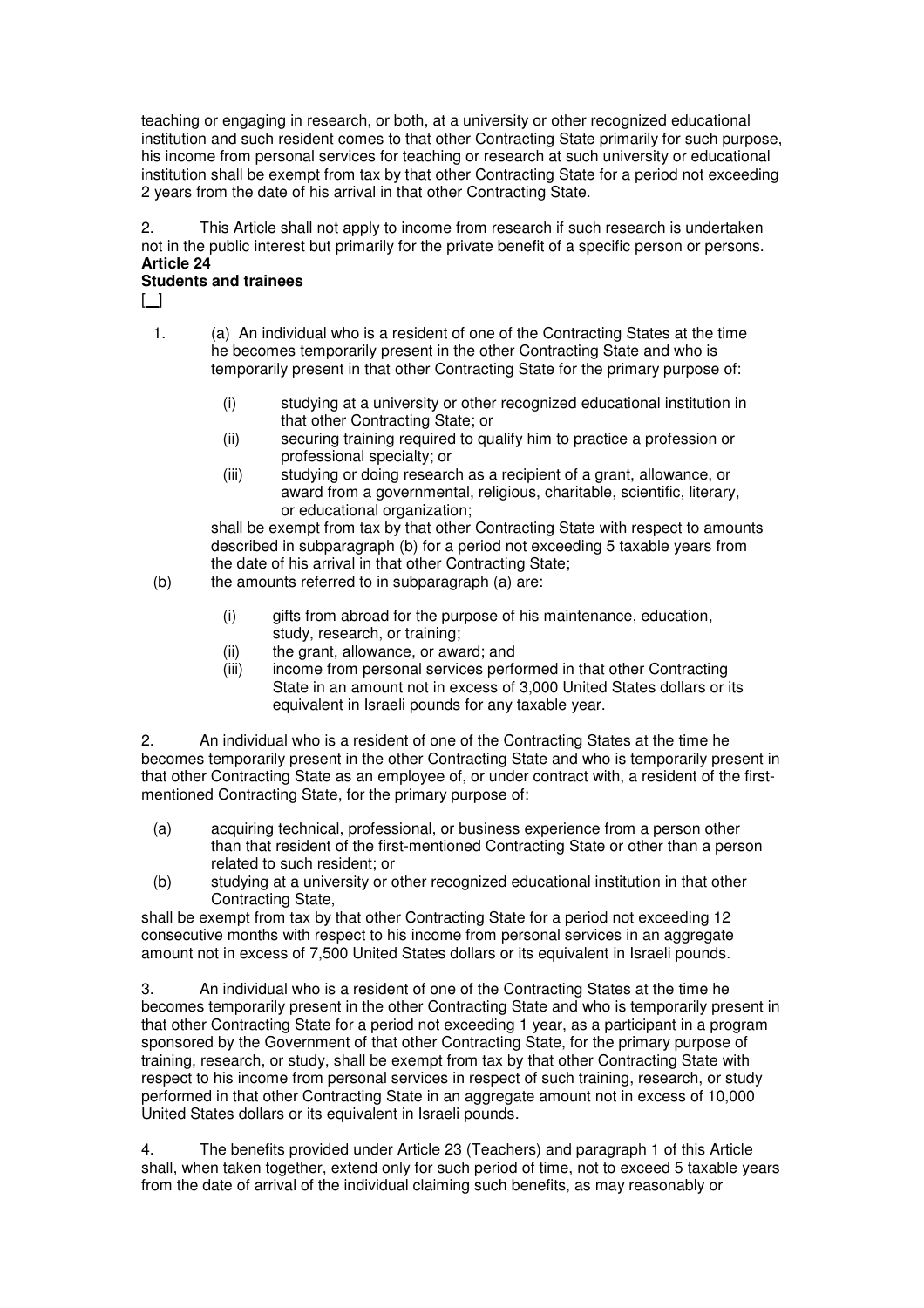customarily be required to effectuate the purpose of the visit. The benefits provided under Article 23 (Teachers) shall not be available to an individual if, during the immediately preceding period, such individual enjoyed the benefits of paragraph 1 of this Article. **Article 25** 

#### **Limitation on benefits**

1. A person that is a resident of a Contracting State and derives income from sources within the other Contracting State shall not be entitled, in that other Contracting State, to the benefits of this Convention if:

- (a) 50 percent or more of the beneficial interest in such person (or in the case of a company, 50 percent or more of the voting power or value of the company's stock) is owned, directly or indirectly, by any combination of one or more individuals who are not residents of a Contracting State and who are not citizens of a Contracting State taxable in that Contracting State on income derived outside that Contracting State; or
- (b) 50 percent or more of the gross income of such person is used in substantial part, directly or indirectly, to meet liabilities (including liabilities for interest or royalties) to persons who are residents of a State other than a Contracting State, and who are not citizens of a Contracting State taxable in that Contracting State on income derived outside that Contracting State.

2. If a company is a resident of a Contracting State and there is outstanding a class of stock of that company or of another company that controls that company, and that class of stock entitles its holders, by a dividend distribution or by any other means, to a disproportionately high share of the income derived in the other Contracting State from certain assets that are located in that other Contracting State or from activities that are performed there, and 50 percent or more of the shares of that class of stock are owned, directly or indirectly, by any individual or combination of individuals who are neither residents of a Contracting State nor citizens of a Contracting State who are subject to tax in that Contracting State on income derived outside that Contracting State, then the benefits of this Convention will not apply with respect to any income that is attributable to those assets or activities.

3. The provisions of paragraphs 1 and 2 shall not apply if the person deriving the income is one of the following:

- (a) an individual;
- (b) an entity described in subparagraphs (a), (b) or (c) of paragraph 2 of Article 22 (Governmental functions);
- (c) engaged in the active conduct of a trade or business in the first-mentioned Contracting State (other than the business of making or managing investments, unless these activities are banking or insurance activities carried on by a bank or insurance company), and the income derived from the other Contracting State is derived in connection with, or is incidental to, that trade or business;
- (d) a company in whose principal class of shares there is substantial and regular trading on a recognized stock exchange; or
- (e) an entity that is a not-for-profit organization and that, by virtue of that status, is generally exempt from income taxation in its Contracting State of residence, provided that more than half of the beneficiaries, members or participants, if any, in such organization are persons that are entitled, under this Article, to the benefits of this Convention.
- 4. (a) A person that is not entitled to the benefits of the Convention pursuant to the preceding provisions of this Article may, nevertheless, be granted the benefits of the Convention if the competent authority of the State in which the income in question arises so determines.
- (b) If one of the Contracting States proposes to deny benefits to a resident of the other Contracting State by reason of this Article, the competent authorities of the Contracting States shall, upon request of a competent authority, consult each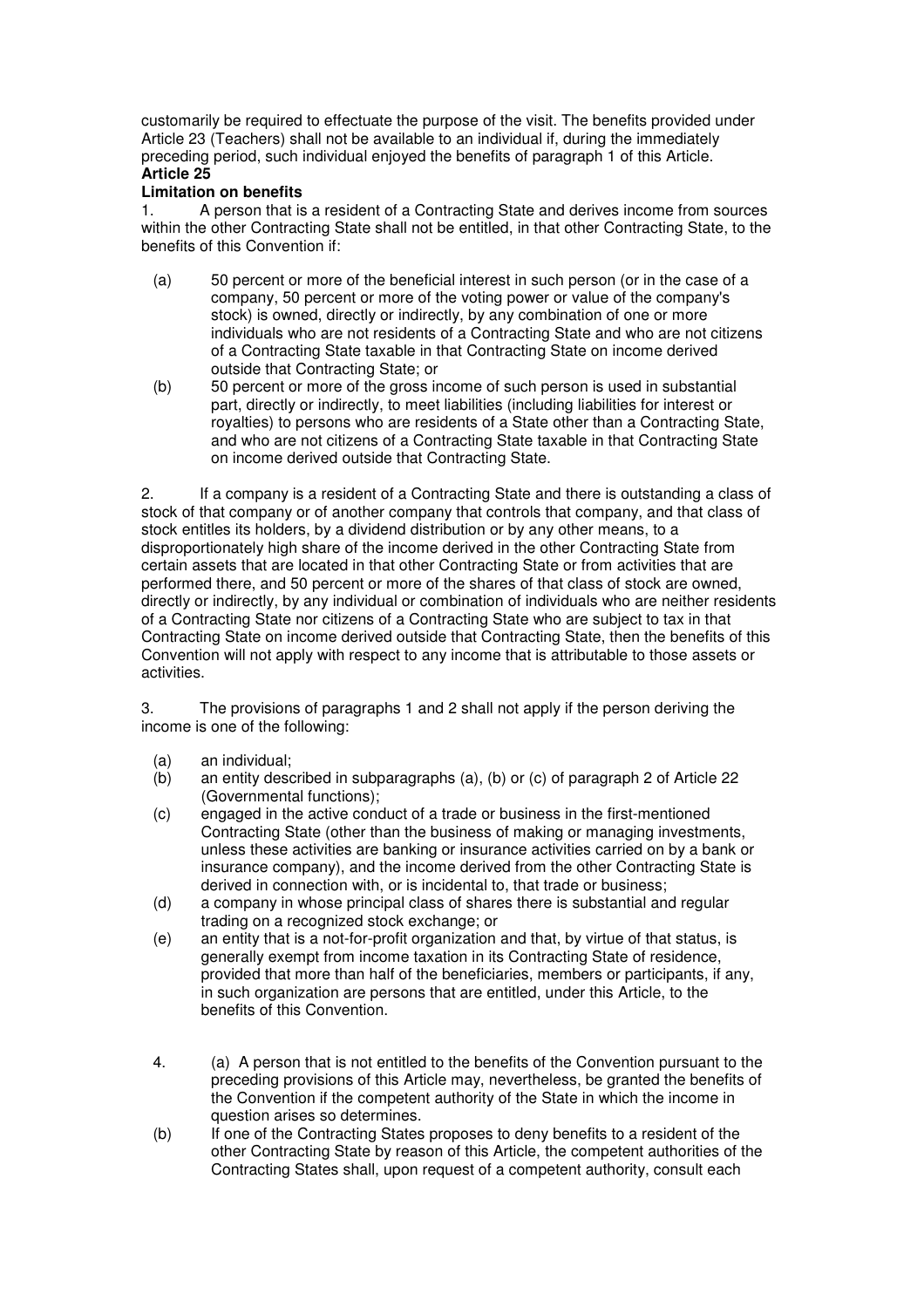other.

(c) The competent authorities of the Contracting States shall consult together with a view to developing a commonly agreed application of the provisions of this Article.

5.For purposes of subparagraph (d) of paragraph 2, the term "recognized stock exchange" means:

- (a) the NASDAQ System owned by the National Association of Securities Dealers, Inc. and any stock exchange registered with the Securities and Exchange Commission as a national securities exchange for purposes of the Securities Exchange Act of 1934;
- (b) the Tel Aviv Stock Exchange and any other Israeli exchange that may be approved by the Minister of Finance; and
- (c) any other stock exchange agreed upon by the competent authorities of the Contracting State.

# **Article 26**

#### **Relief from double taxation**

 $\blacksquare$ 

Double taxation of income shall be avoided in the following manner:

1.In accordance with the provisions and subject to the limitations of the law of the United States (as it may be amended from time to time without changing the general principle hereof), the United States shall allow to a citizen or resident of the United States as a credit against the United States tax the appropriate amount of taxes paid or accrued to Israel and, in the case of a United States corporation owning at least 10 percent of the voting stock of an Israeli corporation from which it receives dividends in any taxable year, shall also allow credit for the appropriate amount of taxes paid or accrued to Israel by the Israeli corporation paying such dividends with respect to the profits out of which such dividends are paid. Such appropriate amount shall be based upon the amount of tax paid or accrued to Israel, but the credit shall not exceed the limitations (for the purpose of limiting the credit to the United States tax on income from sources within Israel or on income from sources outside of the United States) provided by United States law for the taxable year. For the purpose of applying the United States credit in relation to taxes paid or accrued to Israel, the rules set forth in Article 4 (Source of income) shall be applied to determine the source of income. For purposes of applying the United States credit in relation to taxes paid or accrued to Israel, the taxes referred to in paragraphs 1(b) and 2 of Article 1 (Taxes covered) shall be considered to be income taxes.

- 2. Where a United States citizen is a resident of Israel:
	- (a) with respect to items of income that are exempt from United States tax, or that are subject to a reduced rate of United States tax when derived by a resident of Israel who is not a United States citizen, Israel shall allow as a credit against Israeli tax, subject to the provisions of Israeli tax law regarding credit for foreign tax, only the tax paid, if any, that the United States may impose under the provisions of this Convention, other than taxes that may be imposed solely by reason of citizenship under paragraph 3 of Article 6 (General rules of taxation);
	- (b) for purposes of computing United States tax, the United States shall allow as a credit against United States tax the income tax paid to Israel after the credit referred to in subparagraph (a); the credit so allowed shall not reduce that portion of the United States tax that is creditable against Israeli tax in accordance with subparagraph (a);
	- (c) for the exclusive purpose of relieving double taxation in the United States under subparagraph (b), items of income referred to in subparagraph (a) shall be deemed to arise in Israel to the extent necessary to avoid double taxation of such income under subparagraph (b).

3. In accordance with the provisions and subject to the limitations of the law of Israel (as it may be amended from time to time without changing the general principle hereof), Israel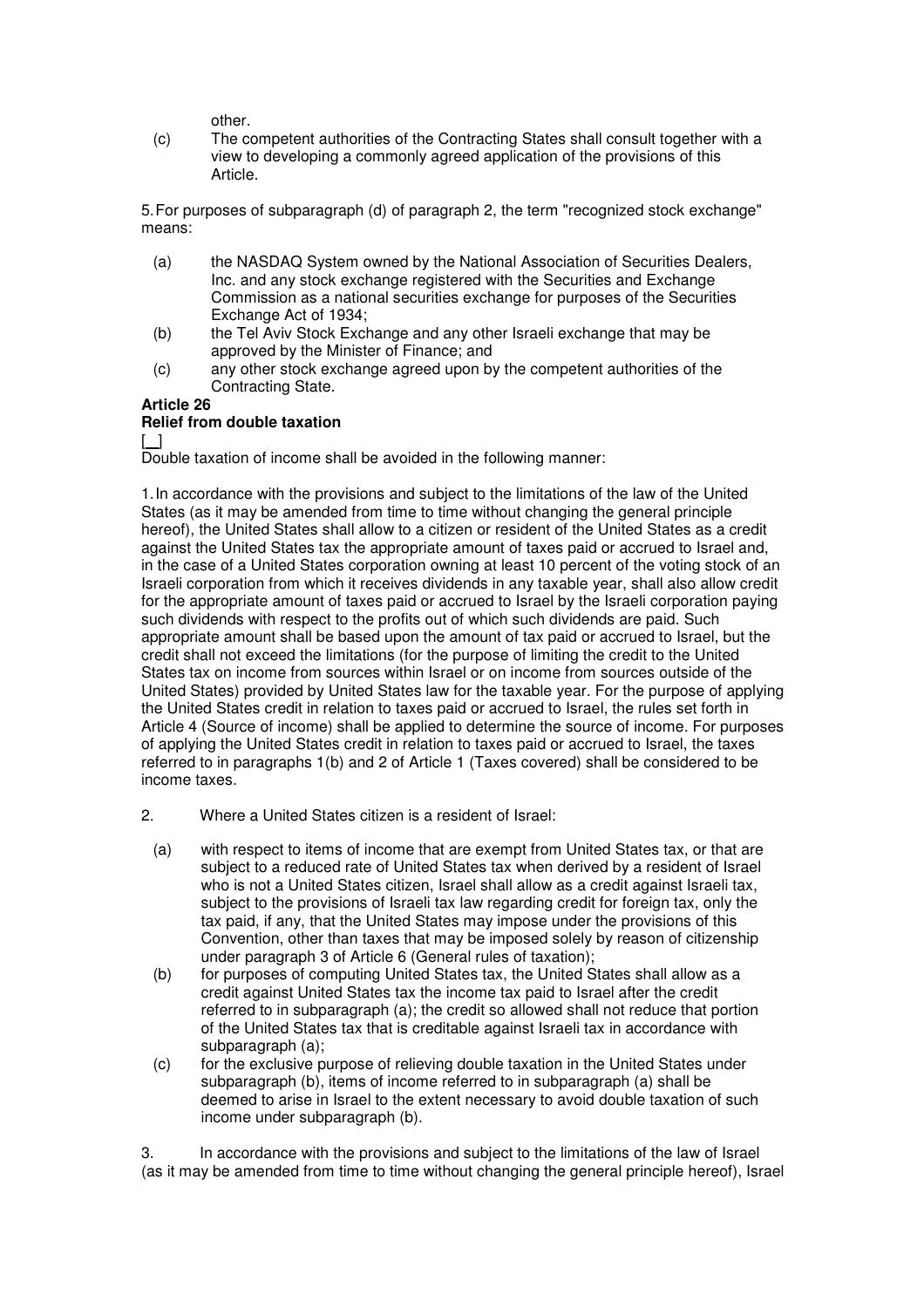shall allow to a resident of Israel as a credit against Israeli tax the appropriate amount of income taxes paid or accrued to the United States and, in the case of an Israeli corporation owning at least 10 percent of the voting stock of a United States corporation from which it receives dividends in any taxable year, shall also allow credit for the appropriate amount of taxes paid or accrued to the United States by the United States corporation paying such dividends with respect to the profits out of which such dividends are paid. Such appropriate amount shall be based upon the amount of tax paid or accrued to the United States but shall not exceed that portion of Israeli tax which such resident's net income from sources within the United States bears to his entire net income for the same taxable year. For the purpose of applying the Israeli credit in relation to taxes paid or accrued to the United States, the rules set forth in Article 4 (Source of income) shall be applied to determine the source of income. For purposes of applying the Israeli credit in relation to taxes paid or accrued to the United States, the taxes referred to in paragraphs 1(a) and 2 of Article 1 (Taxes covered) shall be considered to be creditable taxes.

4.Notwithstanding any other provision of this Convention, the source rule for income derived from the sale, exchange or other disposition of stock or of interests in an intangible [sic] set forth in Article 4 (Source of income) shall apply for purposes of this Article. The other source rules set forth in Article 4 also shall apply for purposes of this Article, to the extent not prohibited by the domestic law of the Contracting State that is providing relief from double taxation. **Article 27** 

#### **Non-discrimination**

 $\Box$ 

1. Citizens of a Contracting State shall not be subjected in the other Contracting State to any taxation or any requirement connected therewith which is other or more burdensome than the taxation and connected requirements to which citizens of that other State in the same circumstances are or may be subjected. This provision shall also apply to persons who are not residents of one or both of the Contracting States. However, for the purposes of United States tax, a United States citizen who is not a resident of the United States and an Israeli citizen who is not a resident of the United States are not in the same circumstances.

2.A permanent establishment which a resident of one of the Contracting States has in the other Contracting State shall not be subject in that other Contracting State to more burdensome taxes than a resident of that other Contracting State carrying on the same activities. This paragraph shall not be construed as obliging a Contracting State to grant to individual residents of the other Contracting State any personal allowances, reliefs, or deductions for taxation purposes on account of civil status or family responsibilities which it grants to its own individual residents.

3. A corporation of one of the Contracting States, the capital of which is wholly or partly owned or controlled, directly or indirectly, by one or more residents of the other Contracting State, shall not be subjected in the first-mentioned Contracting State to any taxation or any requirement connected with taxation which is other or more burdensome than the taxation and requirements to which a corporation of the first-mentioned Contracting State carrying on the same activities, the capital of which is wholly owned or controlled by one or more residents of the first-mentioned Contracting State, is or may be subjected.

4.Nothing in this Article shall be construed as preventing either Contracting State from imposing the tax described in Article 14A (Branch tax).

#### **Article 28**

#### **Mutual agreement procedure**

 $\lceil$   $\rceil$ 

1. Where a resident or citizen of one of the Contracting States considers that the action of one or both of the Contracting States results or will result for him in taxation not in accordance with this Convention, he may, notwithstanding the remedies provided by the national laws of the Contracting States, present his case to the competent authority of the Contracting State of which he is a resident or citizen. Should the resident's or citizen's claim be considered to have merit by the competent authority of the Contracting State to which the claim is made, it shall endeavor to come to an agreement with the competent authority of the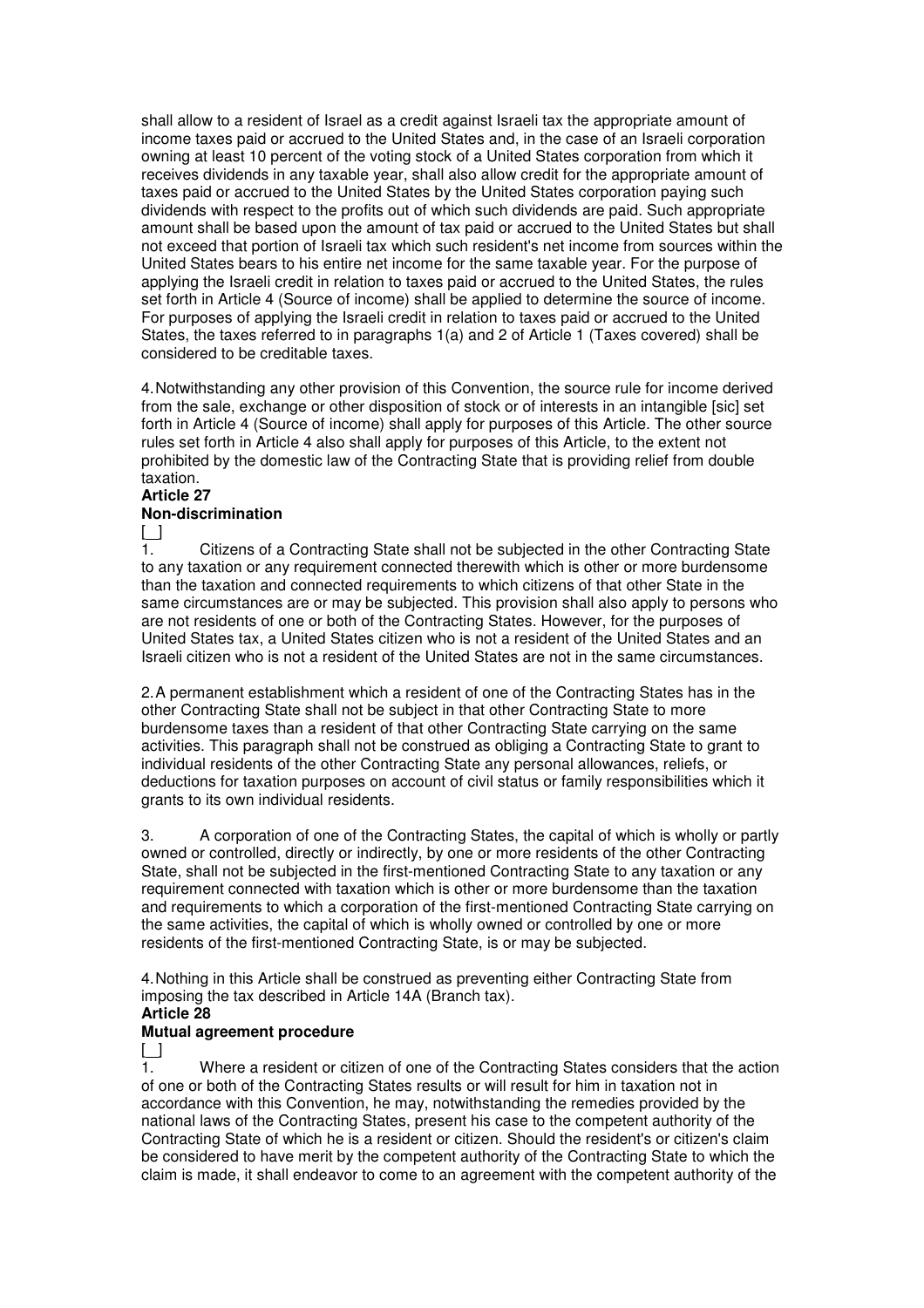other Contracting State with a view to the avoidance of taxation not in accordance with the provisions of this Convention.

2.The competent authorities of the Contracting States shall endeavor to resolve by mutual agreement any difficulties or doubts arising as to the application of this Convention. In particular, the competent authorities of the Contracting States may agree:

- (a) to the same attribution of industrial or commercial profits to a resident of one of the Contracting States and its permanent establishment situated in the other Contracting State;
- (b) to the same allocation of income, deductions, credits, or allowances between a resident of one of the Contracting States and any related person and to the readjustment of taxes imposed by each Contracting State to reflect such allocation;
- (c) to the same determination of the source of particular items of income;
- (d) to the same characterization of particular items of income; or
- (e) to the mode of application of Articles 15A (Charitable contributions) and 29 (Exchange of information).

3. The competent authorities of the Contracting States may communicate with each other directly for the purpose of reaching an agreement in the sense of this Article. When it seems advisable for the purpose of reaching agreement, the competent authorities may meet together for an oral exchange of opinions.

4.In the event that the competent authorities reach such an agreement, taxes shall be imposed on such income, and refund or credit of taxes shall be allowed, by the Contracting States in accordance with such agreement, notwithstanding any procedural rule (including statutes of limitations) applicable under the law of either Contracting State.

#### **Article 29 Exchange of information**

 $\prod_{\substack{1\\31}}$ 1. The competent authorities of the Contracting States shall exchange such information as is pertinent to carrying out the provisions of this Convention or preventing fraud or fiscal evasion in relation to the taxes which are the subject of this Convention. Any information so exchanged shall be treated as secret and shall not be disclosed to any persons or authorities other than those concerned with the assessment (including judicial determination), collection, or administration of the taxes which are the subject of the Convention.

2.In no case shall the provisions of paragraph 1 be construed so as to impose on one of the Contracting States the obligation:

- (a) to carry out administrative measures at variance with the laws or the administrative practice of that or of the other Contracting State;
- (b) to supply particulars which are not obtainable under the laws or in the normal course of the administration of that or of the other Contracting State;
- (c) to supply information which would disclose any trade, business, industrial, commercial or professional secret or trade process, or information, the disclosure of which would be contrary to public policy.

#### **Article 30**

#### **Diplomatic and consular officers**

 $\Box$ Nothing in this Convention shall affect the fiscal privileges of diplomatic and consular officials under the general rules of international law or under the provisions of special agreements. **Article 31** 

# **Entry into force**

 $\blacksquare$ 

This Convention shall be subject to ratification in accordance with the constitutional procedures of each Contracting State and instruments of ratification shall be exchanged as soon as possible. It shall enter into force 30 days after the date of exchange of instruments of ratification and shall then have effect for the first time: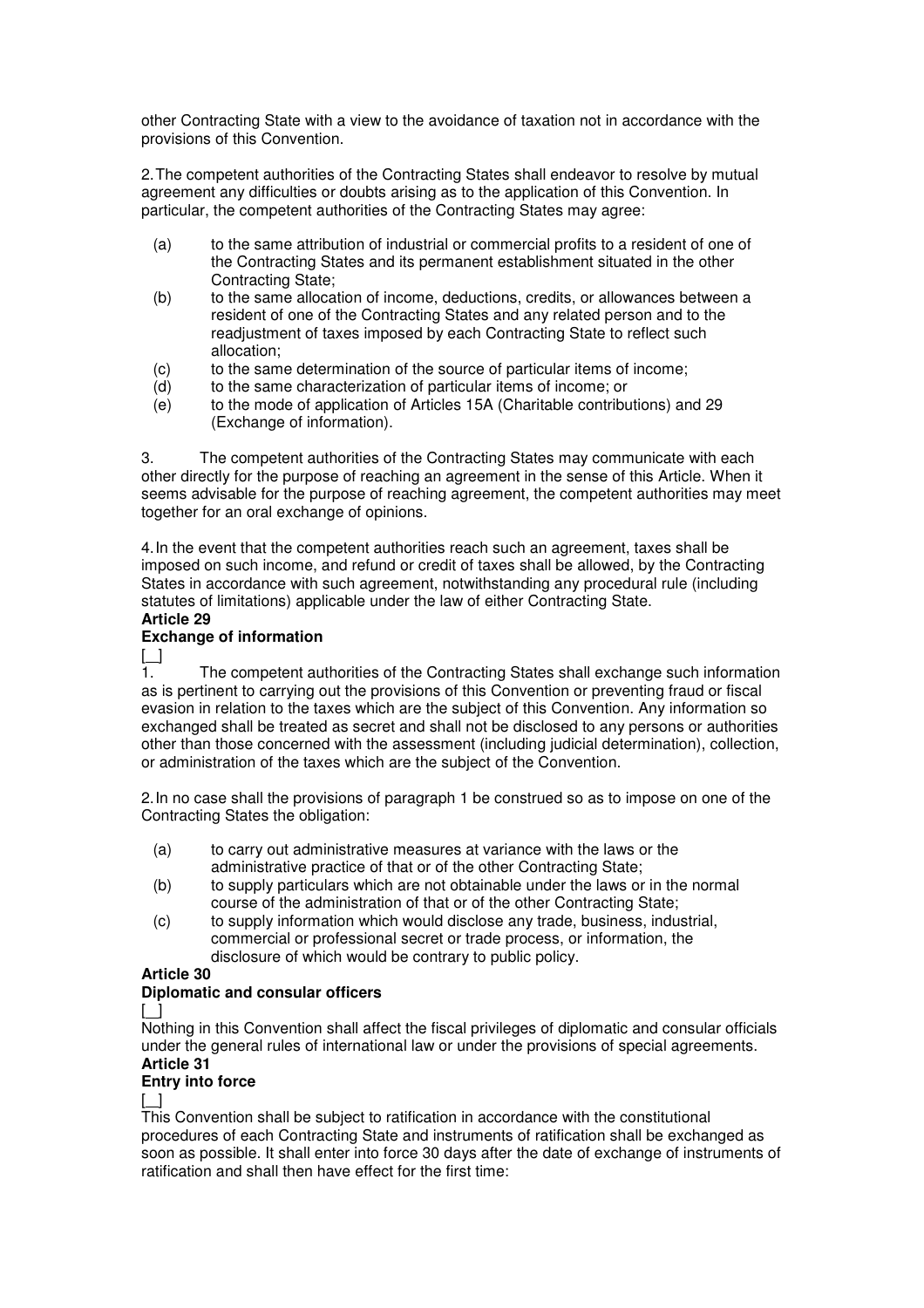- (a) as respects the rate of withholding of tax, to amounts paid on or after the first day of the second month following the date on which this Convention enters into force;
- (b) as respects other taxes:
	- (i) to taxable years beginning on or after January 1 of the year in which this Convention enters into force, if the Convention enters into force prior to July 1 of any calendar year; or
	- $(i)$  to taxable years beginning on or after January 1 of the year following the date on which this Convention enters into force, if the Convention enters into force after June 30 of any calendar year.

#### **Article 32 Termination**

 $\Box$ 

1. This Convention shall remain in force until terminated by one of the Contracting States. Either Contracting State may terminate the Convention at any time after 5 years from the date on which this Convention enters into force provided that at least 6 months' prior notice of termination has been given through diplomatic channels. In such event, the Convention shall cease to have force and effect as respects income of calendar years or taxable years beginning (or, in the case of taxes payable at the source, payments made) on or after April 1 next following the expiration of the 6-month period.

2.Notwithstanding the provisions of paragraph 1, and upon prior notice to be given through diplomatic channels, the provisions of this Convention exempting social security payments from taxation in the Contracting State which makes the payments may be terminated by either Contracting State at any time after this Convention enters into force.

#### **[EXCHANGE OF NOTES TO THE 1975 TREATY] I**

May 30, 1980

His Excellency Ephraim Evron, Ambassador of Israel

Excellency: I have the honor to refer to the Convention between the Government of the United States of America and the Government of the State of Israel with respect to taxes on income, signed at Washington on November 20, 1975 and amended by a Protocol which was signed today. In the process of negotiating this Convention, the Israeli delegation emphasized the necessity of including in the Convention additional provisions, such as an investment credit for foreign investment, which will create incentives to promote the flow of investment to Israel.

The United States delegation is not able to accept such provisions at this time. However, I wish to assure you that my Government realizes the importance your government attaches to the increase of investments in Israel. Should circumstances change, including any changes in the manner in which the United States imposes income tax upon the income of the United States investments in Israel, our Government would be prepared to re-open the discussions on provisions which would minimize the conflicts between the United States tax system and the incentives proposed by the Israeli Government to foreign investors and which would be consistent with the income tax policies of the United States, including treaty policies, with respect to other developing countries.

I have the honor to propose that his note and your Excellency's reply confirming the above points of understanding on behalf of your Government shall be regarded as constituting an agreement between our two Governments concerning this matter, which will enter into force on the date of the entry into force of the Convention between the Government of the United States of America and the Government of the State of Israel with respect to taxes on income, signed at Washington November 20, 1975.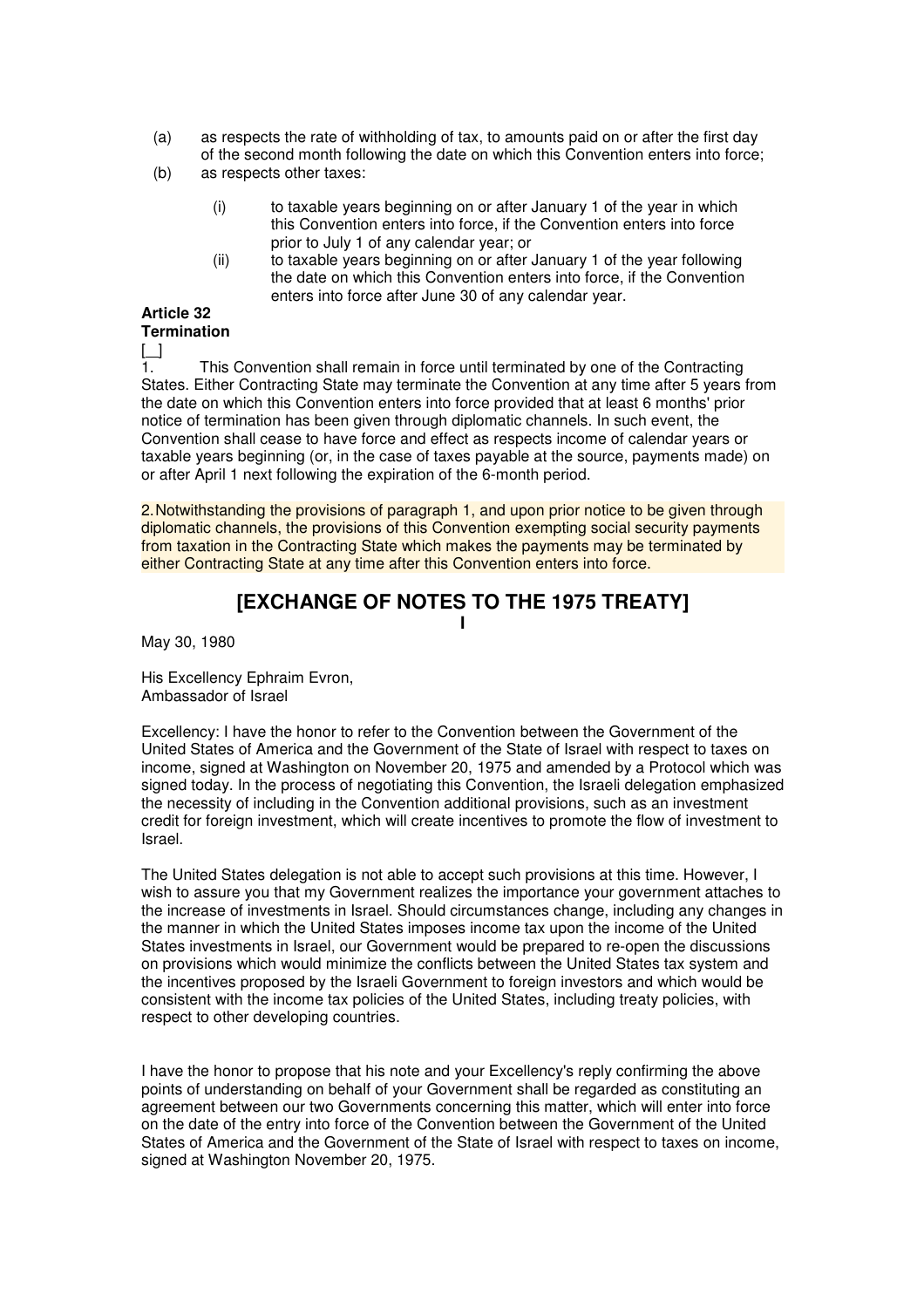Accept, Excellency, the renewed assurances of my highest consideration.

For the Secretary of State: Harold H. Saunders,

Embassy of Israel, Washington, D.C.,

June 2, 1980.

The Secretary of State, The Department of State, Washington, D.C.

Excellency: I have the honor to acknowledge your note of May 30, 1980, which reads as follows:

[see I]

**II** 

I confirm these understandings on behalf of the Government of Israel. These understandings constitute an agreement between our two Governments on this matter, which will enter into force on the date of entry into force of the Convention between the Government of the State of Israel and the Government of the United States of America with Respect to Taxes on Income signed at Washington on November 20, 1975.

Accept, Excellency, the renewed assurances of my highest consideration.

Ephraim Evron, Ambassador.

**III** 

May 30, 1980

His Excellency Ephraim Evron, Ambassador of Israel

Excellency: I have the honor to refer to the Convention between the Government of the United States of America and the Government of the State of Israel with respect to taxes on income signed at Washington on November 20, 1975 and amended by a Protocol which was signed today, and to confirm on behalf of the Government of the United States of America, the following understanding reached between the two Governments.

The competent authorities of each of the Contracting States shall review the procedures and requirements for an organization of the other Contracting State to establish its status as an eligible recipient of the charitable contributions described in Article 15A with a view to avoiding duplicate application by such organizations to the administering agencies of both Contracting States. If a Contracting State determines that the other Contracting State maintains procedures to determine such status and rules for qualification that are compatible with such procedures and rules of the first-mentioned Contracting State, it is contemplated that such Contracting State shall accept the certification of the administering agency of the other State as to such status for the purpose of determining the deductibility or creditability of such charitable contributions.

I have the honor to propose that his note and your Excellency's reply confirming the above points of understanding on behalf of your Government shall be regarded as constituting an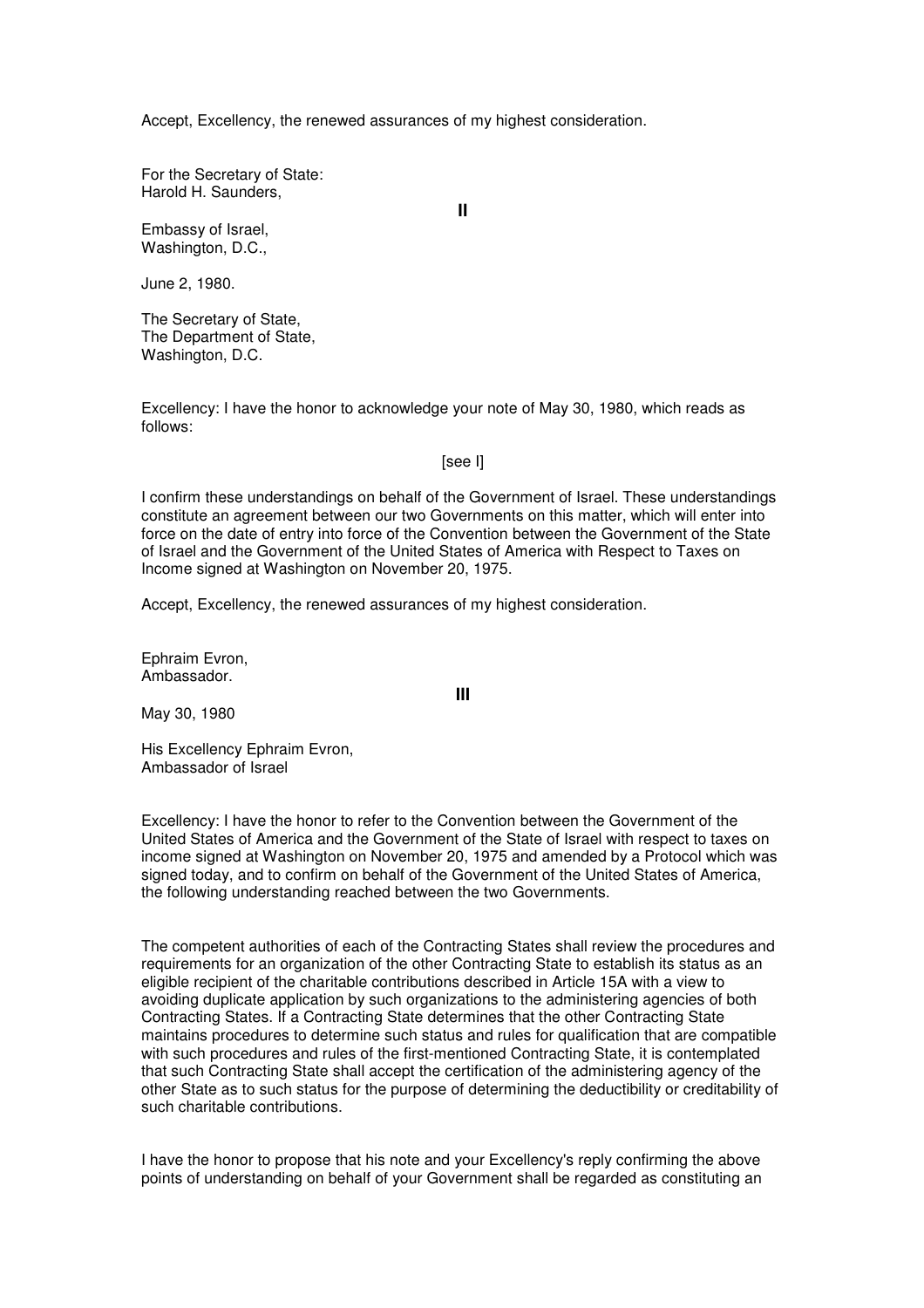agreement between our two Governments concerning this matter, which will enter into force on the date of the entry into force of the Convention between the Government of the United States of America and the Government of the State of Israel with respect to taxes on income, signed at Washington November 20, 1975.

Accept, Excellency, the renewed assurances of my highest consideration.

For the Secretary of State: Harold H. Saunders.

**IV** 

Embassy of Israel, Washington, D.C.,

June 2, 1980.

The Secretary of State, The Department of State, Washington, D.C.

Excellency: I have the honor to acknowledge your note of May 30, 1980, which reads as follows:

#### [see III]

I confirm these understandings on behalf of the government of Israel. These understandings constitute an agreement between our two Governments on this matter, which will enter into force on the date of entry into force of the Convention between the Government of the State of Israel and the Government of the United States of America with Respect to Taxes on Income signed at Washington on November 20, 1975.

Accept, Excellency, the renewed assurances of my highest consideration.

Ephraim Evron, Ambassador.

**V** 

May 30, 1980

His Excellency Ephraim Evron, Ambassador of Israel

Excellency: I have the honor to refer to the Convention between the Government of the United States of America and the Government of the State of Israel with respect to taxes on income signed at Washington on November 20, 1975 and amended by a Protocol which was signed today, and to confirm on behalf of the Government of the United States of America, the following understanding reached between the two Governments.

The Government of the United States and the Government of Israel agree that exchange of information shall be made in accordance with Article (Exchange of information) of the Convention.

It is understood, however, that due to a lack of technical capability, and to a severe manpower shortage in revenue administration in Israel, it is impractical, at this time, for the Government of Israel to exchange information on a routine basis with respect to receipts from Israel of dividends, interest and royalties by residents of the United States as well as any information not existing in the Finance Minister's files. However, as soon as the above deficiencies are remedied, the Government of Israel will provide information made available by advances in its capability of acquiring and compiling tax information.